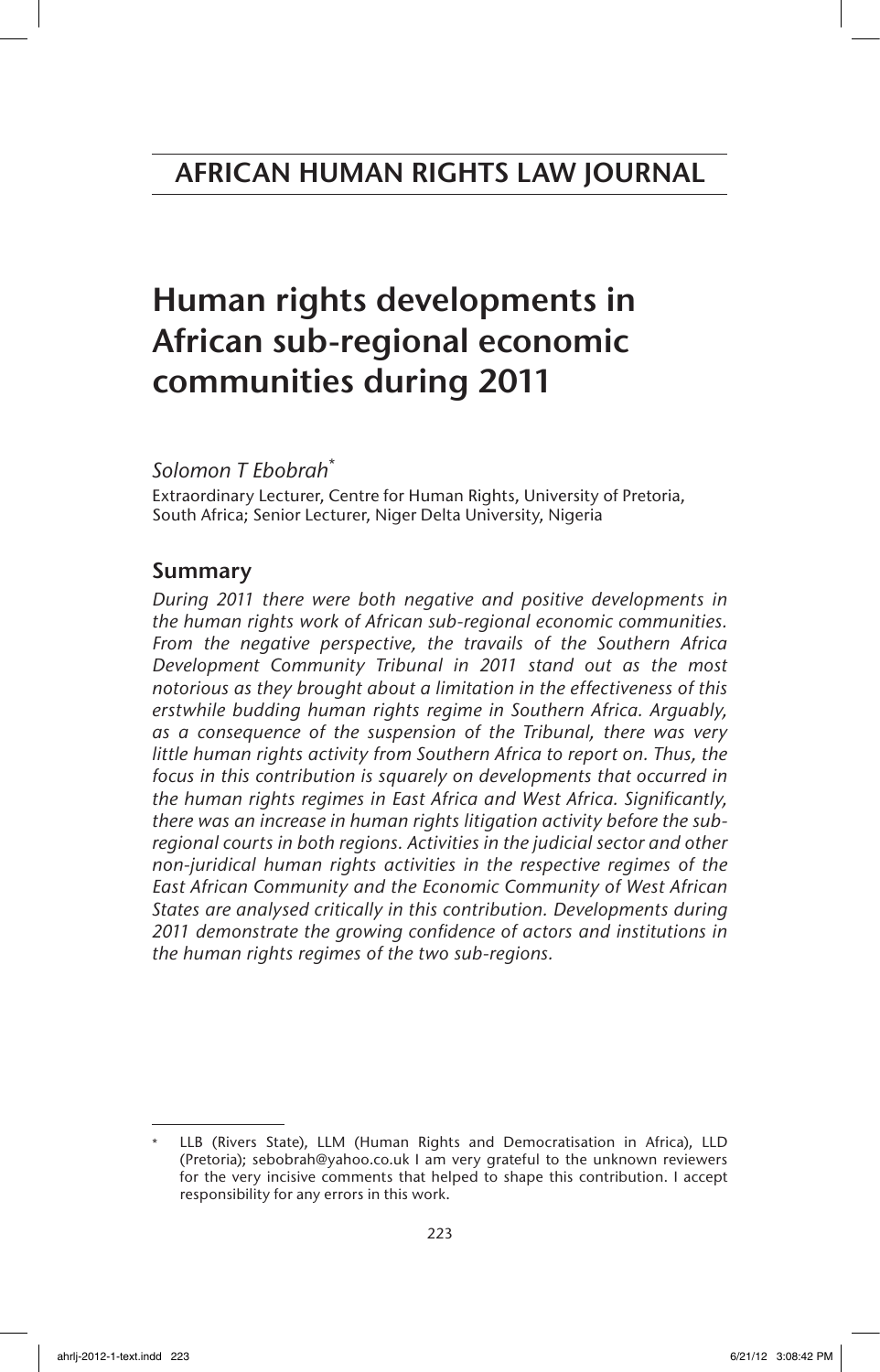# 1 Introduction

Since the early part of this millennium, $1$  the subtle expansion of the African human rights system, largely as a result of the emergence of human rights protection regimes within the frameworks of subregional economic communities, has been one of the means by which international law has aided the promotion and protection of human rights on the African continent. As challenges such as restricted individual access to the African Court on Human and Peoples' Rights (African Court) increase frustration and dissatisfaction with the continental human rights framework, victims of human rights violations and support organisations (such as non-governmental organisations (NGOs)) have increasingly turned to the nascent regimes in the sub-regions for succour.<sup>2</sup> The best evidence of this trend is the increasing human rights case load of the most prominent sub-regional judicial institutions.<sup>3</sup> Notwithstanding the fact that there is an annual increase in the number of human rights cases that come before some of the sub-regional courts, there has not been an equivalent avalanche of activities in the non-juridical sector. Thus, in the past few years, sub-regional contributions to the African human rights system have been most visible in the judicial sector.

Within the period of observable activity, the sub-regional contribution to the expansion of the scope of human rights realisation in Africa has been spear-headed by the East African Community (EAC), the Economic Community of West African States (ECOWAS) and the Southern Africa Development Community (SADC). It is against this backdrop that stakeholders in the African human rights system have focused their attention on these three sub-regional organisations in developing strategies to accommodate increased sub-regional

The idea of the sub-regional realisation of human rights emerged with the resurgence of economic regionalism in the late 1990s as evidenced in the revision of the treaties of regional economic communities or the adoption of new treaties. However, it was the increased involvement of the ECOWAS Community Court of Justice in judicial protection of human rights in 2005 that heralded the entry of RECs in the field of continental protection of human rights that was previously the exclusive preserve of the African Union. Generally, see F Viljoen *International human rights law in Africa* (2012) 469 for a discussion of the realisation of human rights through sub-regional institutions in Africa.

<sup>2</sup> Fortunately, the increased use of sub-regional human rights realisation mechanisms does not appear to have negatively impacted on the demands on continental structures such as the African Commission on Human and Peoples' Rights.

<sup>3</sup> Eg, the ECCJ is reported to have received 100 cases between 2005 and 2011. See S Ojelade 'ECOWAS Community Court handles 100 cases in six years – President', http://www.nationaldailyngr.com/index.php?option=com\_content& view=article&id=2378:ecowas-community-court-handled-100-cases-in-six-yearspresident&catid=372:news-extra&Itemid=617 (accessed 15 May 2012).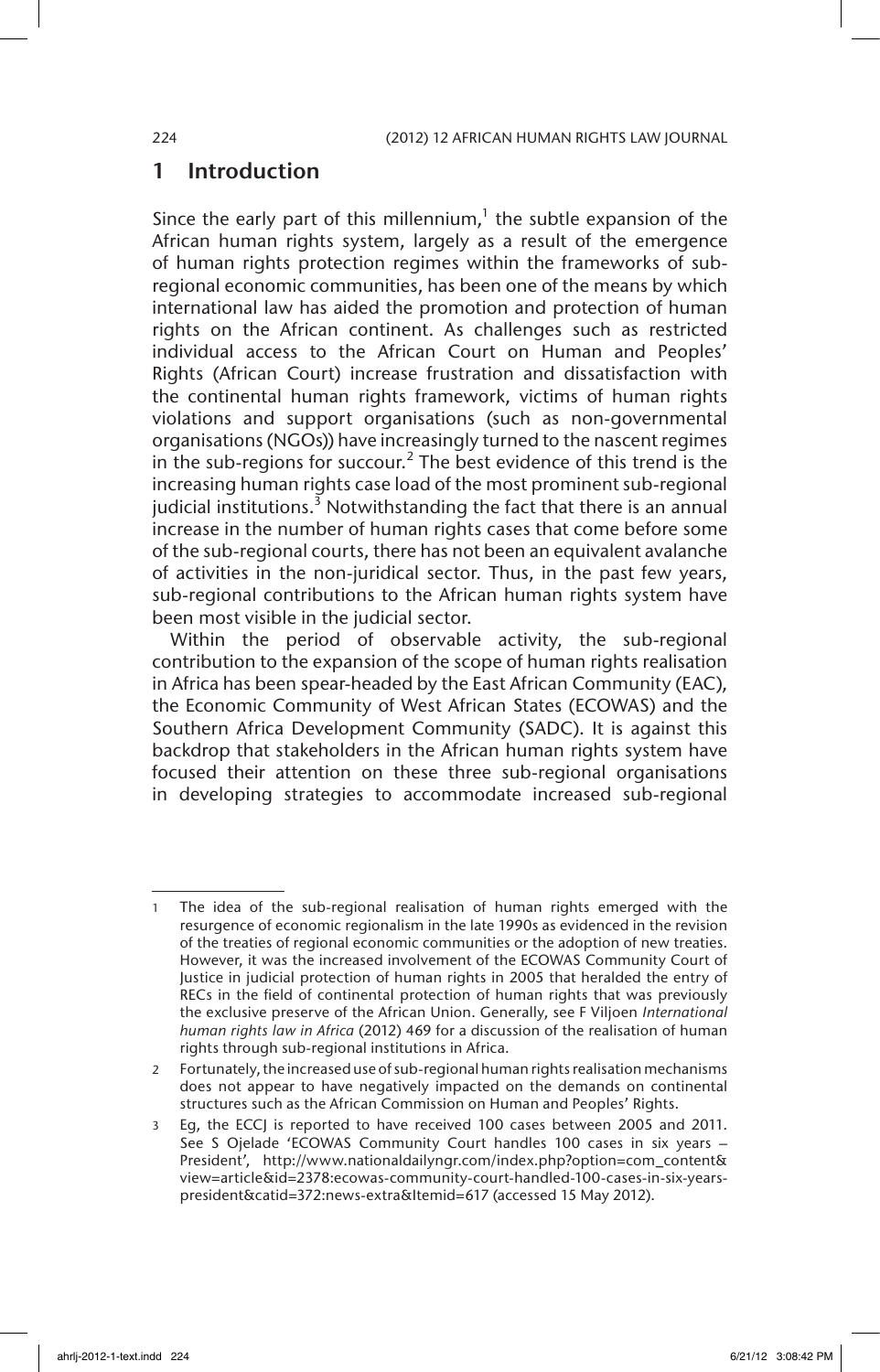presence in human rights.<sup>4</sup> Accordingly, academic attention has also beamed more on the human rights activities of the EAC, ECOWAS and SADC.

The year 2011 has generally not been significantly different from previous years in terms of sub-regional human rights realisation. However, there are a few areas in which critical developments have taken place. Notorious among such events is the forced withdrawal of the SADC Tribunal from the field.<sup>5</sup> From a positive perspective, in spite of the difficulties that have been experienced in the effort to actualise the envisaged expanded human rights jurisdiction of the East African Court of Justice (EACJ), the EACJ continued to assert itself as a major player in the field. These and other human rights-related events that occurred in 2011 are the focus of this contribution.

The analysis is undertaken in four broad sections. Section one, the introduction, lays out the framework for the discourse. Sections two and three highlight and analyse major human rights developments in the EAC and ECOWAS. Section four concludes the contribution. As a result of space constraints, the article omits the challenges to the human rights jurisdiction of the SADC Tribunal. This contribution demonstrates that the sub-regional realisation of human rights, especially in the area of judicial protection, is gradually coming of age as the practices of two sub-regional courts in 2011 indicate that there is growing institutional confidence.

# 2 Developments in the East African Community framework

Since the idea of 'recognition, promotion and protection of human and peoples' rights in accordance with the provisions of the African Charter on Human and Peoples' Rights' was introduced as a fundamental principle in the 1999 Treaty of the EAC (as amended), the EAC has increasingly developed positive action in the field of human rights. $<sup>6</sup>$ </sup> EAC action in the field over the years has been diverse. For present purposes, the human rights work of the EAC during 2011 can broadly be classified into judicial and non-juridical activities.

<sup>4</sup> Eg, the development of strategies on the platform of the African Union has commonly focused on the EAC, ECOWAS and SADC regimes. Similarly, donors and development partners from outside the continent have been more interested in understanding and supporting the human rights work in these three organisations.

<sup>5</sup> In May 2011, the operations of the SADC Tribunal were suspended and the Tribunal all but wound up.

<sup>6</sup> See ST Ebobrah 'Human rights developments in African sub-regional economic communities during 2010' (2011) 11 *African Human Rights Law Journal* 216 for a brief introduction of the nature of the EAC human rights regime.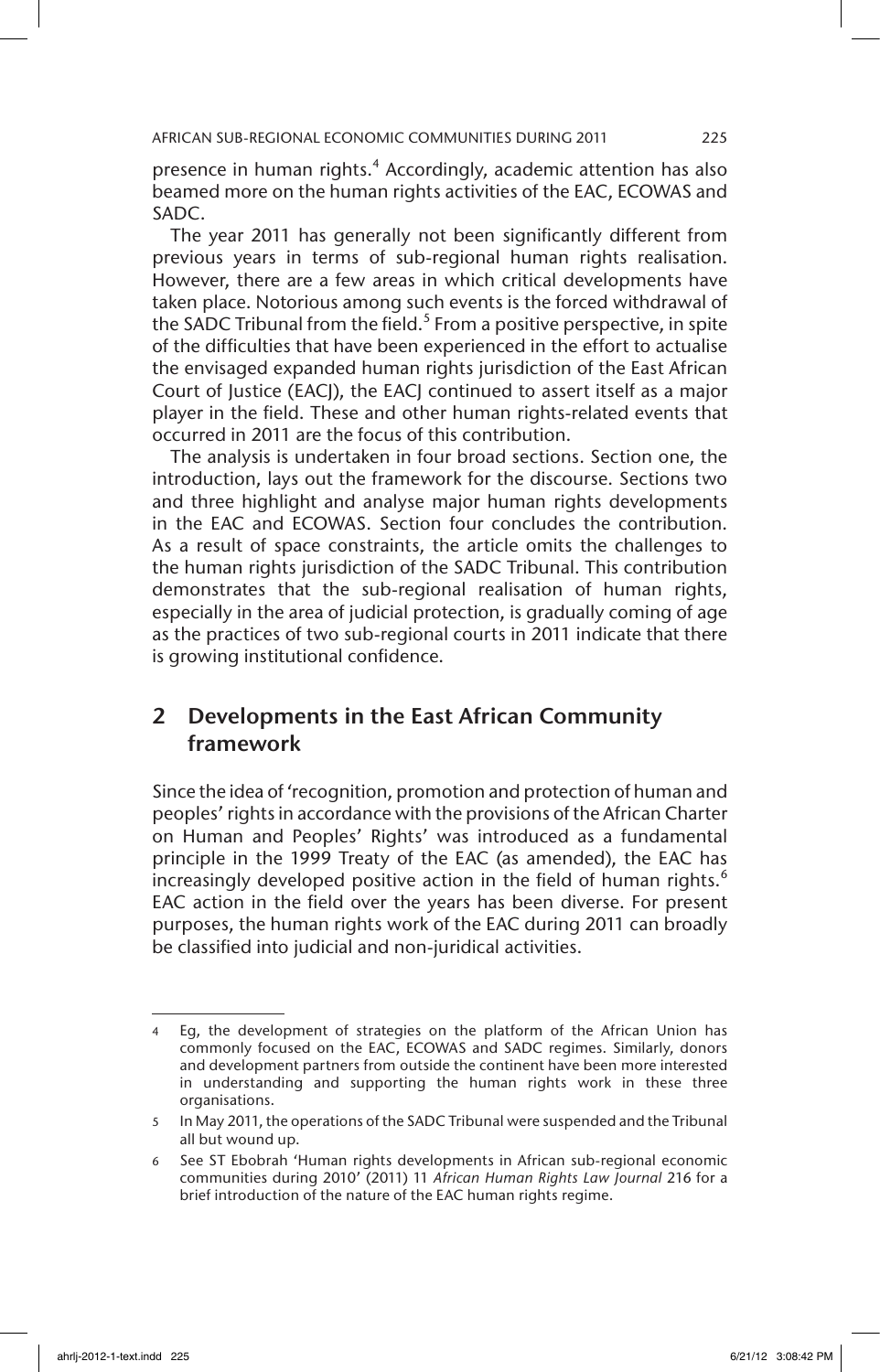#### 2.1 Non-juridical developments

Other than the EACJ, there are six major organs in the framework of the EAC that work together towards the realisation of organisational objectives.<sup>7</sup> The overarching nature of human rights in the EAC obligates all of these organs to play some role or another in the field. During 2011, non-juridical human rights developments occurred in areas such as standard setting, thematic meetings and activities aimed at strengthening democracy within the partner states. $8$ 

### 2.1.1 Setting human rights standards

It has to be borne in mind that the EAC is not a regular or conventional human rights organisation to the extent that the realisation of human rights is not enumerated in its main organisational objectives.<sup>9</sup> Accordingly, up until December 2011, the EAC has yet to develop a dedicated EAC-specific human rights instrument. However, since 2004 when it was first initiated by national human rights commissions in the region (in collaboration with an NGO), the idea of a dedicated bill of rights for the EAC has grown stronger in the region.<sup>10</sup>

During 2011 efforts aimed at actualising the adoption of a regional Protocol on Good Governance and the regional Bill of Rights were intensified in the framework of the EAC. Building on fundamental principles set out in article 6 of its Treaty and a growing campaign that links democratic good governance to successful regional integration, $<sup>11</sup>$ </sup> the EAC initiated national stakeholders' consultative meetings as early as February 2011 to discuss the proposed Protocol.<sup>12</sup> The draft

- 9 Art 5 of the 1999 EAC Treaty as (amended) enumerates the objectives of the EAC.
- 10 See Ebobrah (n 6 above) 216 220-221.

<sup>7</sup> By art 9 of the 1999 EAC Treaty (as amended), the organs of the EAC include the Summit, the Council, the Co-ordination Committee, the Sectoral Committees, the East African Court of Justice, the East African Legislative Assembly and the Secretariat.

<sup>8</sup> The classification of activities under these headings is not rigid and is not to suggest that these are standard labels for human rights activities. It has been done liberally (as in previous years) to easily capture connected human rights or rightsrelated activities under the same heading for the sake of convenience. Hence, a term like 'standard setting' is used here to capture all activities relating to setting new standards through treaty or policy adoption as well as activities aimed at re-affirming existing human rights standards.

<sup>11</sup> The EAC Deputy Secretary-General in charge of Political Federation draws this link probably to justify intensified action in this area. See 'EAC – COMESA – IGAD Observer Mission Interim Report of 2011 General Elections in the Republic of Uganda', http://www.eac.int/about-eac/eacnews/567-press-release-eac-comesaigad-oberver-mission-interim-report-general-election-republic-of-uganda-2011. html (accessed 15 May 2012).

<sup>12</sup> Press release 'Stakeholders discuss draft Good Governance Protocol and Bill of Rights in Burundi' http://www.eac.int/about-eac/eacnews/574-press-release-stakeholdersdiscuss-draft-good-governance-protocol-and-bill-of-rights-in-burundi.html (accessed 15 May 2012).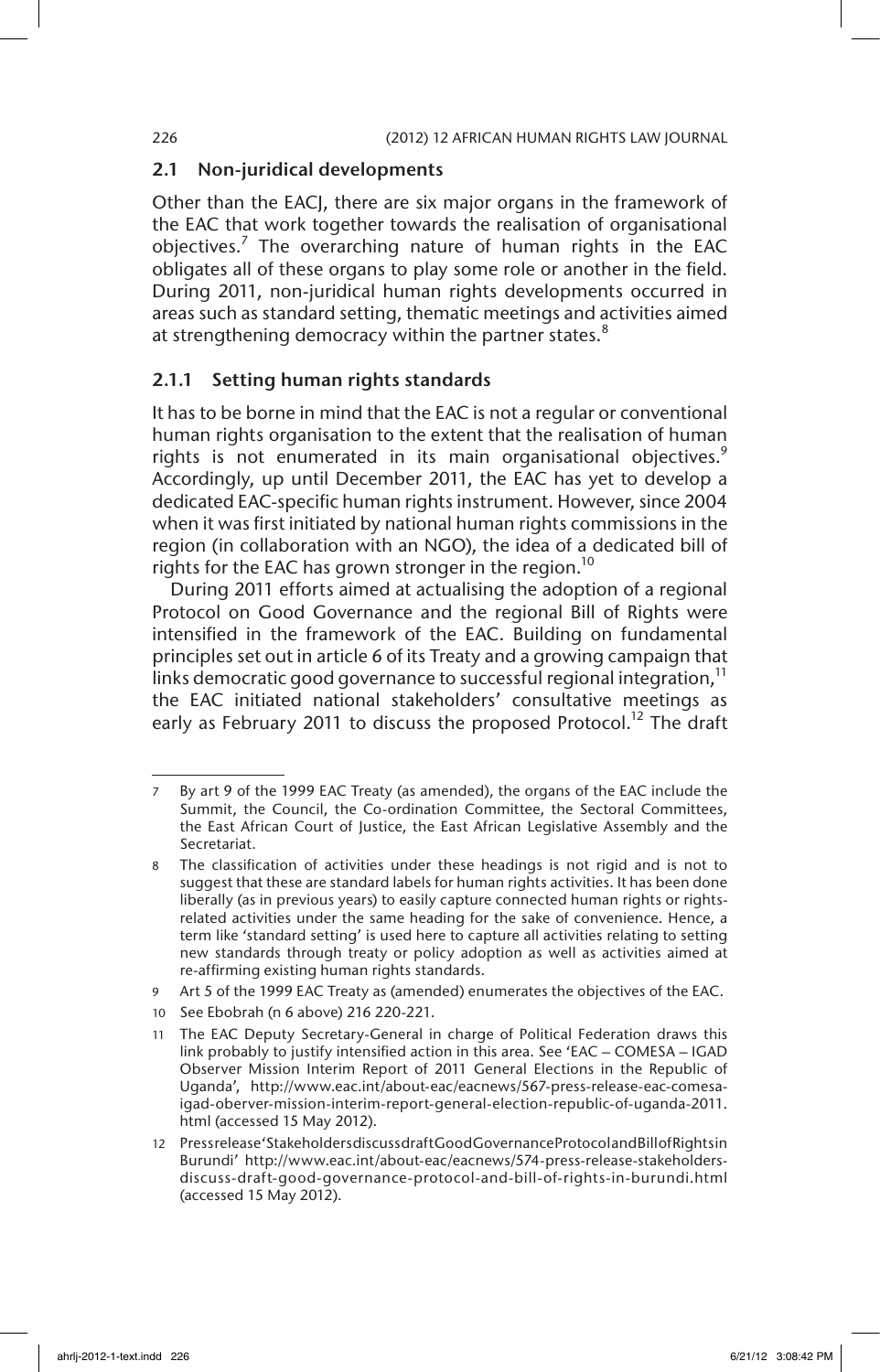Protocol stands on four main pillars which include 'democracy and democratisation processes; human rights and equal opportunities; the rule of law and access to justice; and anti-corruption, ethics and integrity'.<sup>13</sup> The proposed Bill of Rights creates room for the establishment of an East African Human Rights Commission, which will have the mandate to promote and protect human rights in the region.<sup>14</sup> While the establishment of the regional Commission adds to the proliferation of international human rights supervisory bodies on the continent, it can also be read as an indication that the EAC considers the subject of human rights sufficiently important to warrant the establishment of a department dedicated to its realisation.

In relation to the proposed Protocol on Good Governance, part of its significance lies in the fact that it is expected to provide a platform for actualising expanded jurisdiction for the EACJ which would cover human rights as envisaged in article 27(2) of the EAC Treaty. For instance, stakeholders at the municipal consultation in Burundi took the view that the adoption of the Protocol on Good Governance had to go hand in hand with the expansion of the jurisdiction of the EACJ to cover issues of good governance and human rights.<sup>15</sup> Arguably, the adoption of region-specific standards of good governance potentially increases pressure on the heads of state and government to actualise the expanded jurisdiction of the EACJ. The addition of a regionspecific bill of rights could be interpreted to mean that the human rights jurisdiction of the EACJ may be linked to such a document. If this is correct, it would mean that the African Charter on Human and Peoples' Rights (African Charter) may lose its central position as the preferred human rights catalogue in the EAC framework. While this can reduce the potential for a conflicting interpretation of the African Charter, since the EACJ will begin to apply the region-specific instrument rather than the African Charter, it remains to be seen whether it would also lead to lowering the standard of protection that exists under the African Charter regime.

Although the pace at which the Protocol to expand the jurisdiction of the EACJ has been adopted was as slow as the proposed EAC Bill of Rights in previous years, there was significant progress towards the adoption of the proposed Protocol on Good Governance in 2011. Following successful national consultations early in the year, experts converged on the platform of the EAC in May 2011 to finalise the draft Protocol for presentation to a multi-sectoral meeting of ministers of

<sup>13</sup> As above.

<sup>14</sup> As of the time of writing, the East African Legislative Assembly had passed the Bill of Rights into law. See 'EALA passes bill on human rights', http://www.eac. int/index.php?option=com\_content&view=article&id=988:eala-passes-bill-onhuman-rights&catid=146:press-releases&Itemid=194 (accessed 28 May 2012).

<sup>15</sup> As above.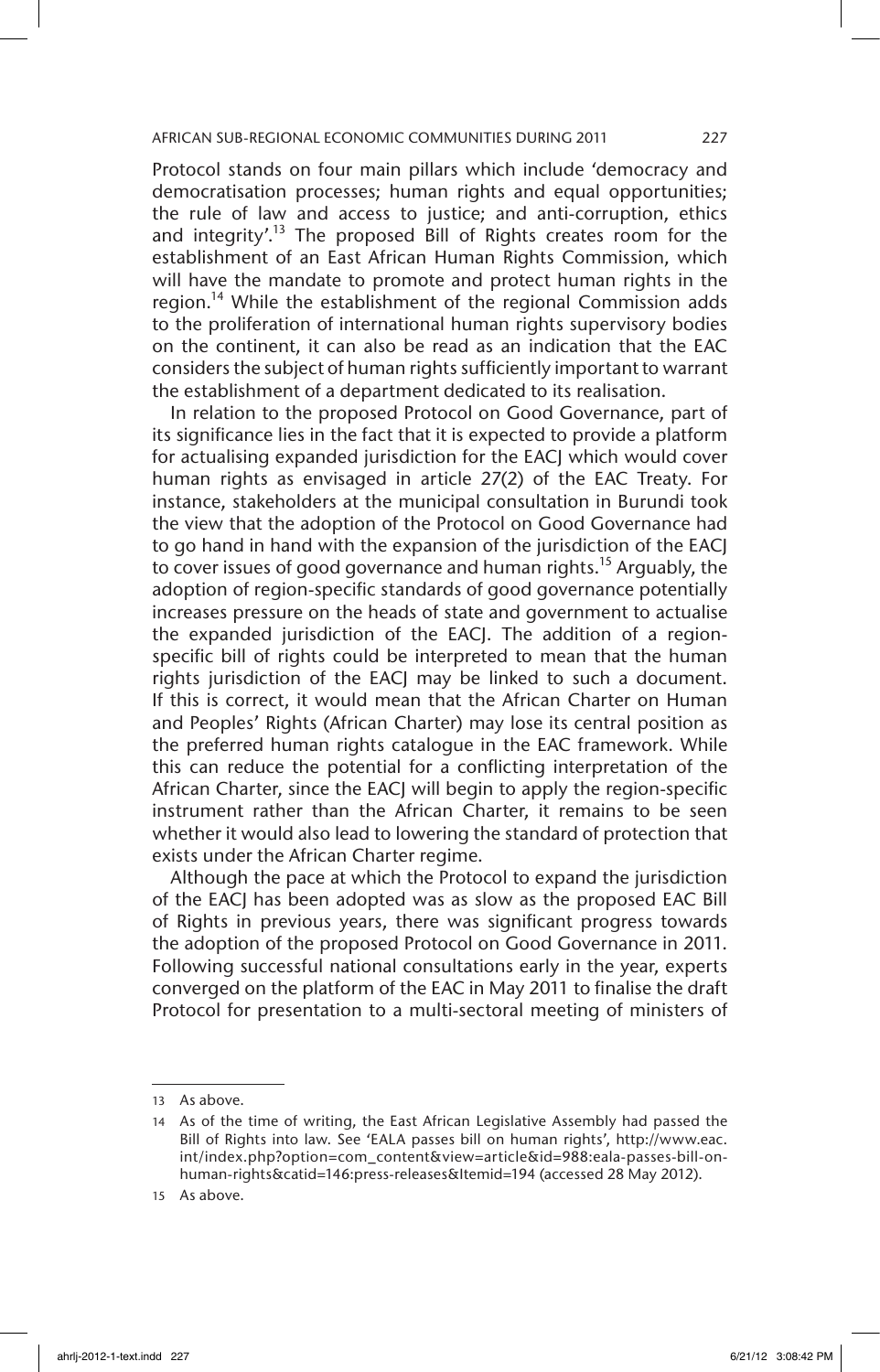the partner states.<sup>16</sup> The draft was then presented to and adopted by the sectoral meeting for transmission to the EAC Council of Ministers. Two points are to be noted in relation to the consultation that is being undertaken on the proposed instrument. Firstly, the nature and depth of consultation on the Protocol create some level of legitimacy that previously has not been associated with human rights treaty making in Africa. To some extent there is a prospect for popular ownership of such a treaty in the ratifying states with a consequent expectation of internalisation of norms and standards. The second connected point to be made is that the involvement of both civil society and the different layers of national government is likely to impact on the speed with which states sign and ratify the Protocol.

### 2.1.2 Thematic meetings

Another form of non-juridical human rights development in the EAC during 2011 was the hosting of meetings on human rights or rightsrelated subjects. In this regard, the EAC provided a platform for national electoral commissions in the region to meet for the purpose of sharing experiences on improving elections and democratic governance.<sup>17</sup> An important feature of the meeting was that it provided room for collective consideration of the reports of EAC observer missions to partner states that were involved in elections. In addition to providing opportunities for sharing best practices, such meetings could very well serve as naming and shaming devices that would potentially bring peer pressure to bear on electoral umpires and consequently improve performance.

During the period under review, the EAC also hosted a regional conference on good governance. In the context of the EAC, good governance encompasses aspects of human rights as well as respect for the rule of law. The 2011 conference, which built on two previous conferences on good governance, brought together about 200 participants drawn from the governments of partner states, ministries, parliaments, judiciaries, regional and global governance institutions,  $rac{1}{4}$  academia and civil society generally.<sup>18</sup> The conference aimed at linking respect for the rule of law and constitutionalism to regional integration. Considering that the EAC aims to ultimately achieve political integration, hosting such programmes with the potential to impact

<sup>16</sup> See 'EAC Protocol on Good Governance in final stages' http://www.eac.int/abouteac/eacnews/633-protocol-on-good-governance-in-final-stages.html (accessed 15 May 2012).

<sup>17</sup> 'EAC heads of NECs discuss best practices in conducting credible elections' http:// www.eac.int/about-eac/eacnews/613-necs-discuss-best-practices.html (accessed 15 May 2012).

<sup>18</sup> 'AC Conference on good governance opens in Kampala' http://www.eac. int/about-eac/eacnews/738-eac-conference-on-good-governance-opens-inkampala-tomorrow.html (accessed 15 May 2012).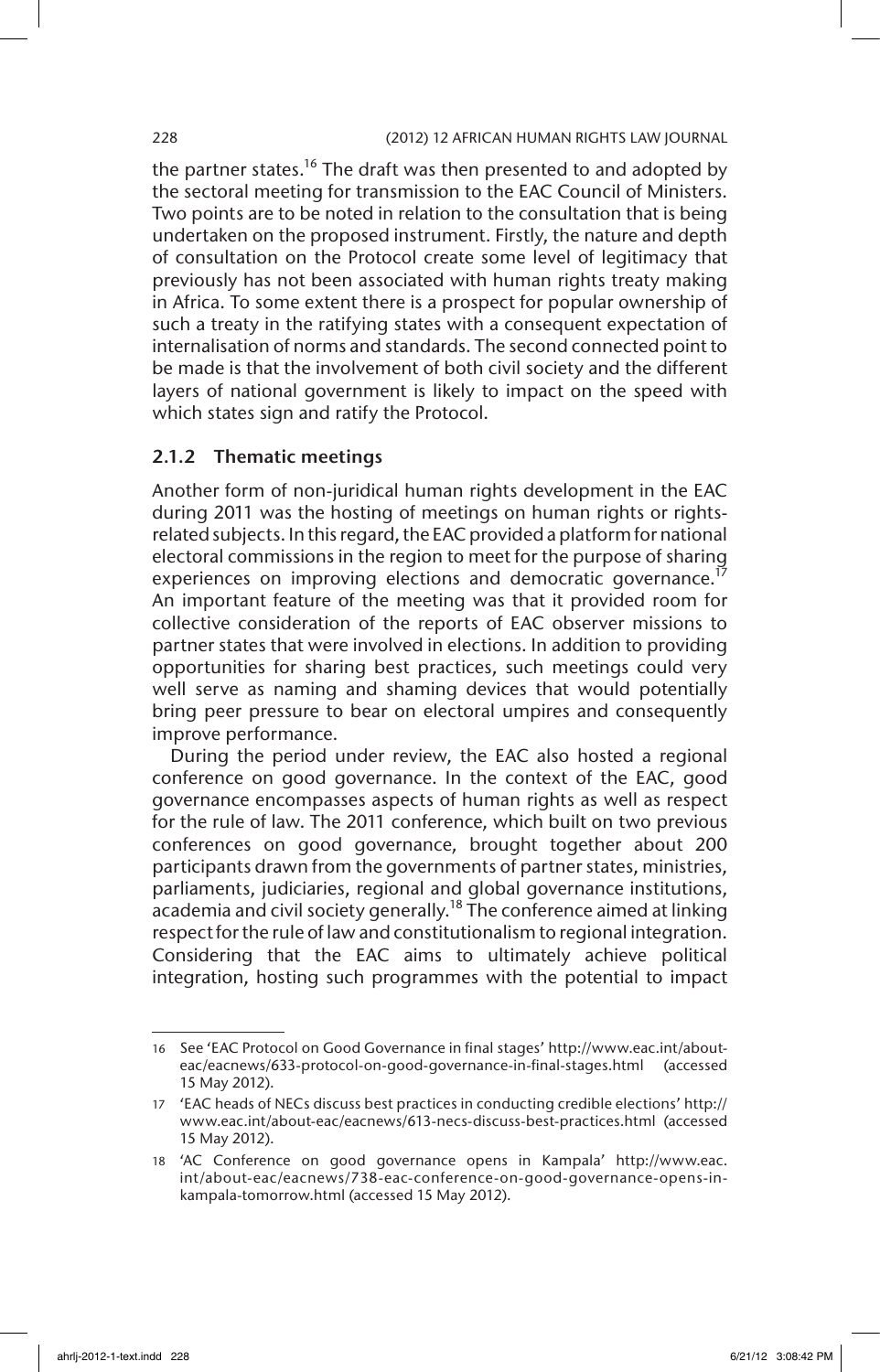on domestic democratic cultures appears crucial for the realisation of organisational goals. Programmes such as the conference are more feasible at sub-regional levels than at the continental level, both in terms of practical convenience and overall impact potential. Hence, by hosting such programmes, the EAC unconsciously complements the work of the African Union (AU). Encouraging good governance in the EAC partner states has the potential to enhance the realisation of human rights, both in terms of creating a favourable domestic environment for the enjoyment of rights and ensuring the availability of resources necessary for the provision of certain rights.

# 2.1.3 Activities to strengthen democracy

A third genre of rights-related activities that the EAC engaged in during 2011 was targeted at promoting and consolidating democracy in the region. Following the now common practice of involving sub-regional organisations in the observation and monitoring of elections, as early as January 2011 the EAC was involved in putting up a 70-member Joint Election Observation Mission (in collaboration with the Common Market for Eastern and Southern Africa (COMESA) and the Intergovernmental Authority on Development (IGAD)), to observe the general elections in Uganda.<sup>19</sup> This joint election observation exercise was at the invitation of Uganda and is part of a regional political integration programme to promote political best practices and democracy in the region. The EAC takes the view that election observation is a tool for conflict prevention as it enables the organisation to track and resolve politically-motivated conflicts as early as possible.<sup>20</sup>

An outcome of increased EAC action in election observation and monitoring is the decision to adopt an EAC Election Monitoring and Observation Manual that aims to guide practice in this area. It should be noted that under the African Charter on Democracy, Elections and Governance (Democracy Charter),<sup>21</sup> the AU is expected to observe and monitor elections in African states that are party to the Democracy Charter.<sup>22</sup> While the involvement of more than one international organisation in observing elections in a state is not uncommon, there may be a need for co-ordination between sub-regional bodies such as the EAC and the AU in this regard, at least to reduce and save costs. It should also be noted that conducting a joint election observation

<sup>19</sup> 'EAC, COMESA, IGAD plan joint election observation for Uganda' http://www.eac. int/about-eac/eacnews/533-joint-election-observation-for-uganda.html (accessed 15 May 2012).

<sup>20</sup> See the comments of the EAC Deputy Secretary-General in charge of Political Federation (n 11 above).

<sup>21</sup> Adopted by the AU in 2007, reproduced in C Heyns & M Killander (eds) *Compendium of key human rights documents of the African Union* (2007) 108.

<sup>22</sup> See art 19 of the Democracy Charter.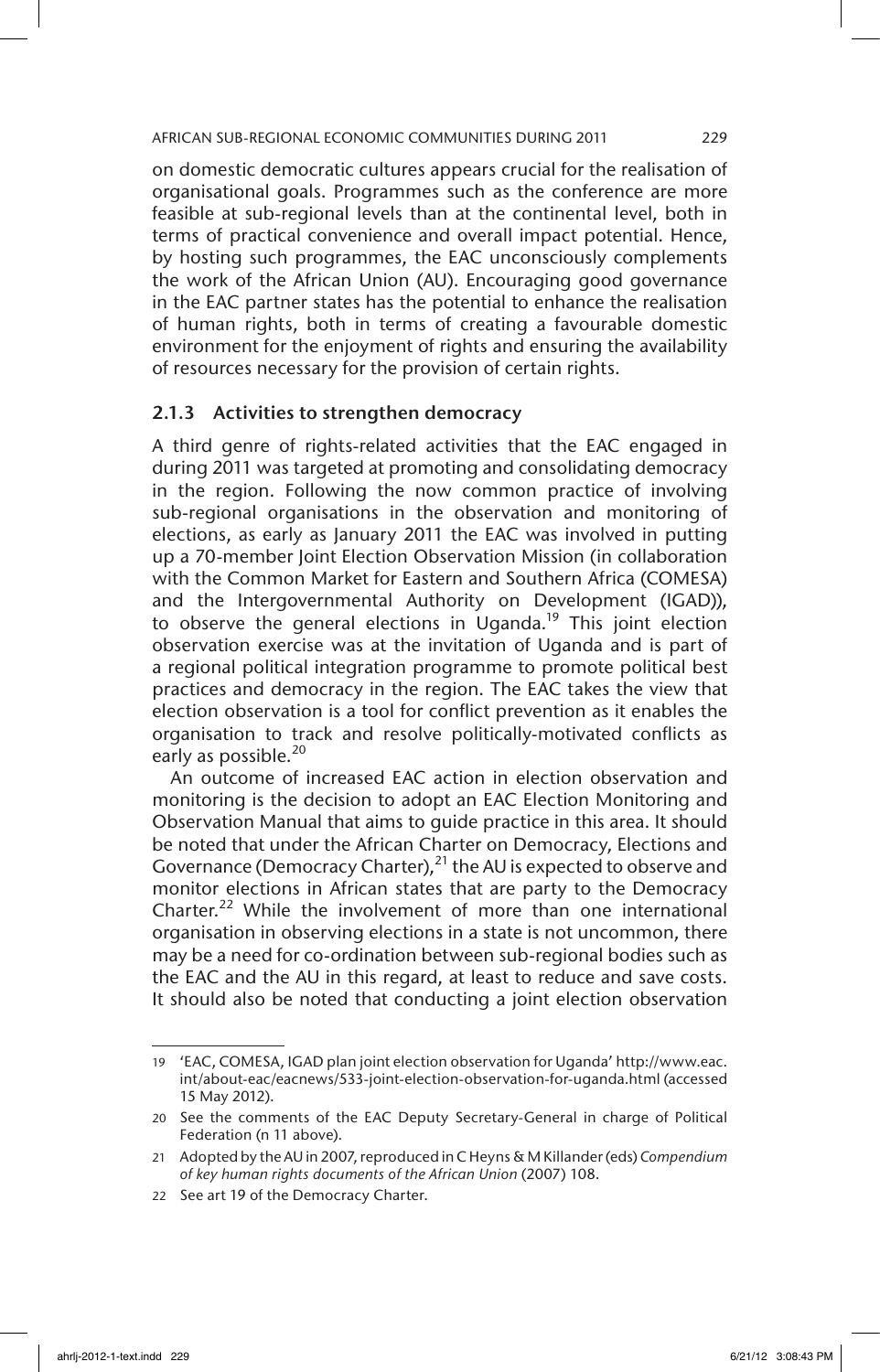mission prevented a situation where all three sub-regional bodies to which Uganda belongs could have conducted separate and independent missions. Such co-operation between international organisations with overlapping membership is important in the face of the proliferation of sub-regional organisations. It is also significant that African governments and international organisations are beginning to find common ground on an issue as politically volatile as elections, especially against the background that such issues were previously considered to be exclusive domestic affairs by fiercely nationalistic post-independence African leaders. Overall, the activities in this area show that the work of the EAC has gone way beyond the narrow area of economic integration.

# 2.2 Judicial protection of human rights

The 1999 Treaty of the EAC recognises the EACJ as the judicial organ of the EAC. The EACJ consists of a First Instance Division and an Appellate Division.<sup>23</sup> By article 27(2) of the EAC Treaty, human rights jurisdiction is envisaged for the EACJ 'as will be determined by the Council at a suitable subsequent date'. Despite the fact that the envisaged human rights jurisdiction is yet to be conferred on the EACJ, this Court had previously engaged in creative judicial practice to adjudicate on matters touching on human rights.<sup>24</sup> Perhaps as a result of the uncertain nature of the human rights in the scheme of the EACJ's jurisdiction, not too many human rights-related cases were submitted to the Court. However, during 2011 a number of human rights-related cases were received and dealt with by the EAC. The next section briefly analyses the most important of those cases.

# 2.2.1 *Independent Medical Unit v Attorney-General of Kenya and*  Others<sup>25</sup>

Between 2006 and 2008, over 3 000 Kenyans in the Mount Elgon district of Kenya were allegedly tortured and inhumanly treated. In this action, the Independent Medical Unit (an NGO) contended that Kenyan

<sup>23</sup> Arts 9(e) & 23 1999 EAC Treaty.

<sup>24</sup> The case of *Katabazi & Others v Secretary-General of the EAC & Others* was the first case where the EACJ faced the challenge of addressing complaints of human rights violations in spite of the absence of a human rights jurisdiction.

<sup>25</sup> Unreported suit, reference 3 of 2010, ruling delivered on 29 June 2011. It must be noted that the significance of the findings in this case have been greatly watered down by the fact that the decision has been overruled in the appellate decision in *Attorney-General of Republic of Kenya v Independent Medical Legal Unit*, Appeal 1 of 2011, judgment of 15 March 2012. This later case falls outside of the temporal scope of this article, hence it has not been discussed.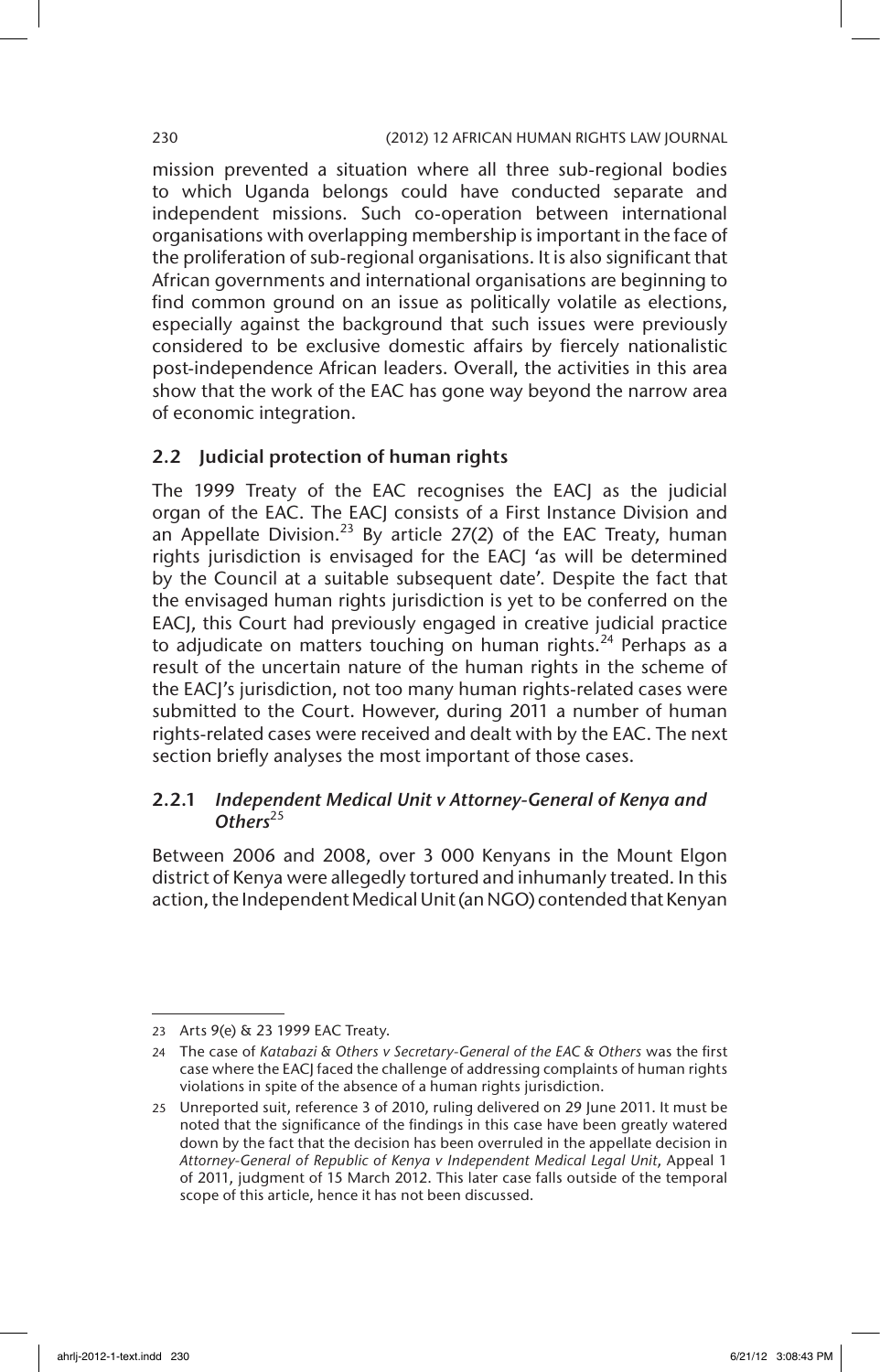officials<sup>26</sup> and the Secretary-General of the East Africa Community (as 1st to 5th defendants) failed in their respective duties to prevent, investigate and punish the perpetrators of the wrongs against the 3 000 Kenyans. Basing its action on article 30 of the 1999 EAC Treaty (as amended), $^{27}$  the International Medical Unit (IMU) argued that the failure of the relevant Kenyan officials to act was in violation of several international human rights conventions, the Kenyan Constitution and the EAC Treaty. Similarly, IMU argued that the failure of the Secretary-General of the EAC to investigate and take the necessary action against Kenya was a violation of article 71(d) the EAC Treaty. The respondents opposed the action and raised a preliminary objection to challenge its competence before the EACJ on the grounds that the Court lacked jurisdiction to receive human rights cases, that certain parties were wrongly joined, that the action was statute-barred and that certain procedural regulations had not been complied with.

Three of the grounds upon which the preliminary objection was raised are fundamental issues that touch on the very foundation of the current state of human rights litigation before the EACJ. First, the question was raised whether, in spite of article 27(2) of the EAC Treaty which attaches the exercise of human rights jurisdiction by the EACJ on the making of a yet-to-be-made protocol, the EACJ can still determine cases that partially or fully complain that human rights had been violated by a partner state. As will be seen shortly, this point recurs in all the cases alleging violations of human rights. Second, seeing that article 30 of the EAC Treaty has become the main entry point for human rights-related cases before the EACJ, the question of limitation of time is brought into light as article 30(2) stipulates that actions hinged on article 30 need to be instituted within two months of the occurrence of the wrong. Third, the respondents' objection raised the question as to who can properly be brought as a respondent in an action before the EACJ, especially if the action is based on article 30 of the Treaty.

The first point tackled by the EACJ was the question of jurisdiction. Considering the EACJ's decision in the case of *Katabazi and Others v*  Secretary-General of the East African Community and Another,<sup>28</sup> that the Court will not shy away from determining cases touching on human rights in spite of article 27(2) of the Treaty, the objection raised in this

<sup>26</sup> The officials include the Attorney-General (official legal representative of the state), the Minister of Internal Security of the Republic of Kenya, The Chief of General Staff of the Republic of Kenya and the Commissioner of Police of the Republic of Kenya.

<sup>27</sup> Art 30(1) of the 1999 EAC Treaty (as amended) provides that, subject to art 27 of the Treaty, any resident of a partner state may refer for the determination of the EACJ, the legality of any Act, regulation, directive, decision or action of a partner state or an institution of the Community on the ground that such was unlawful or is an infringement of the provisions of the Treaty.

<sup>28</sup> (2007) AHRLR 119 (EAC 2007).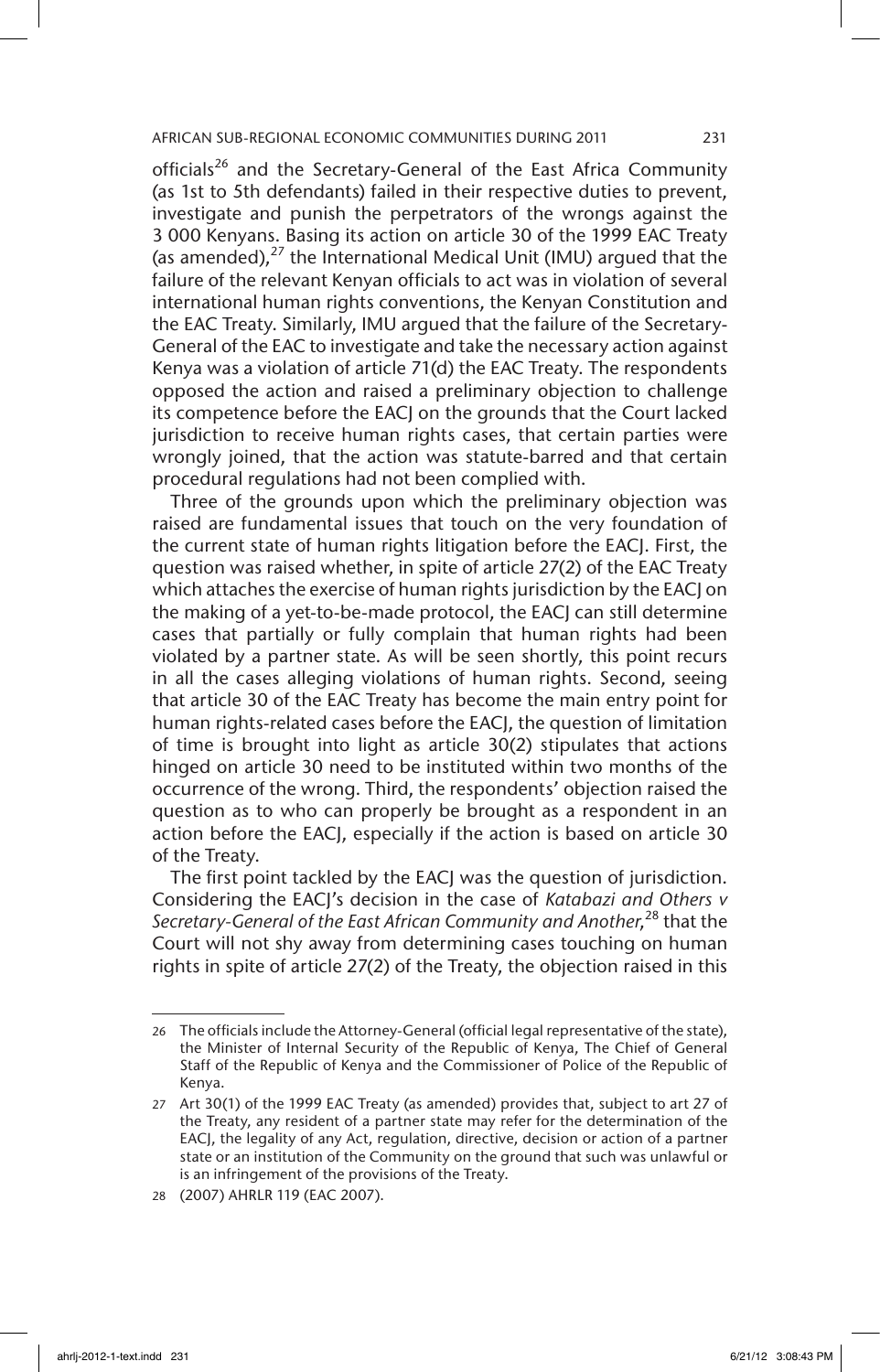matter was a subtle invitation to the EACJ to strongly motivate the legal basis for its exercise of human rights jurisdiction.<sup>29</sup> In its response to the objection, the EACJ apparently took an easy way out by pointing out that a similar objection was raised in the *Katabazi* case, yet the Court's panel in that case declared that it would not abdicate its duty to interpret the Treaty simply because the reference includes allegations of a human rights violation. Aligning itself with the panel in the *Katabazi* case, the Court asserted that it will also not abdicate its duty merely because an allegation that human rights have been violated is made.<sup>30</sup> The approach taken by the Court on this issue was a lost opportunity since the introduction of article 30 as the basis for the action should have prompted the Court to make a clear pronouncement as to whether allegations of human rights violations can be accommodated under article 30, especially as the article is expressly made subject to article  $27<sup>31</sup>$  As it stands, this decision provides authority for human rights-related cases to be brought before the EACJ under article 30 of the Treaty.

On the question of limitation, although the applicant's response to the objection was that the complaint involved allegations of a criminal nature and concerned good governance, justice and the rule of law and therefore could not be subject to limitation, the EACJ invoked the concept of continuing violation to reach a decision. According to the Court, the matters complained of 'are failures in a whole continuous chain of events' and therefore 'could not be limited by mathematical computation of time'.<sup>32</sup> The concept of continuing violation is not new to international human rights jurisprudence and its invocation by the EACJ is probably an indication that the Court will not encourage states to claim immunity for state officials on very flimsy grounds.

Regarding the objection on the joinder of individual officials of Kenya, the EACJ pointed out that article 30 related to actions of partner states and community institutions but not individual officials.<sup>33</sup> The

<sup>29</sup> As ST Ebobrah 'Litigating human rights before sub-regional courts in Africa: Prospects and challenges' (2009) 17 *African Journal of International and Comparative Law* 91 argued, it was evident from *Katabazi* that, in the absence of an unequivocal grant of human rights jurisdiction, the EACJ treads on a thin and delicate line when it is faced with cases alleging human rights violations. Hence, practitioners and litigants need to carefully couch claims before the court whenever a human rights violation is involved.

<sup>30</sup> See p 6 of the *IMU* decision.

<sup>31</sup> As at the time of writing, the Appellate Division of the EACJ, sitting on appeal over the present case, had criticised the First Instance Division for failing to properly analyse the basis for its claim of jurisdiction beyond the 'lone reference to the *Katabazi* decision'. Even though the Appellate Division considered *Katabazi* to be sound law, it felt that the question of jurisdiction raised issues of mixed law and fact and therefore required deeper evaluation and analysis. See *Attorney-General of Republic of Kenya* (n 25 above).

<sup>32</sup> See p 10 of the *IMU* decision.

<sup>33</sup> See p 7 of the *IMU* decision.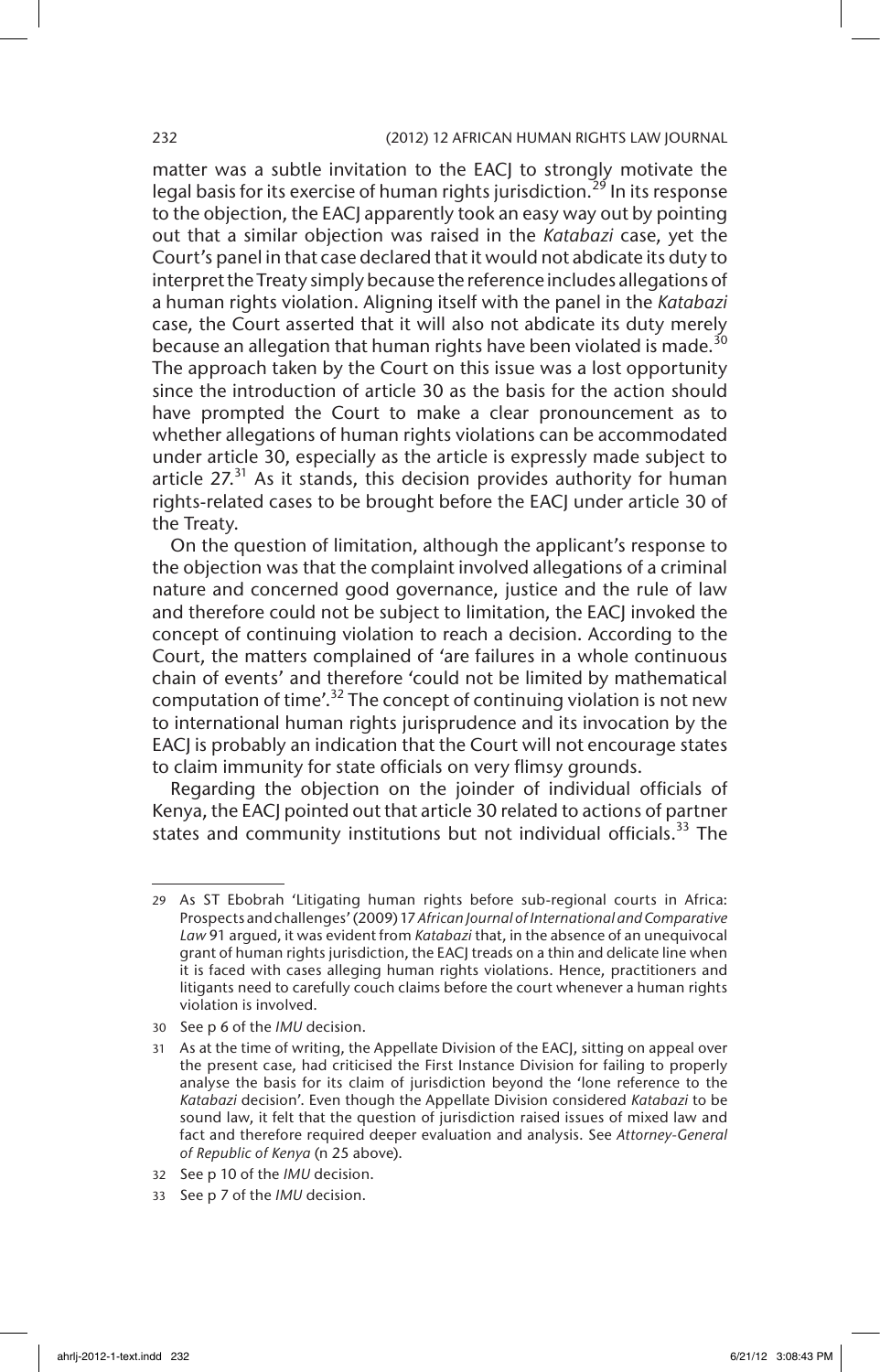appearance of non-state actors as defendants or co-defendants in human rights cases before an African sub-regional court is an issue that the ECOWAS Community Court of Justice has also had to deal with in the last few years.<sup>34</sup> While it conceded that the present decision of the EACJ is based specifically on article 30 of the EAC Treaty (as amended), the decision is consistent with the current posture of the ECOWAS Court which has moved from accepting non-state actors as defendants to insisting that non-state actors are not proper defendants before an international court.<sup>35</sup> Although there is room for application to intervene in the EACJ regime, in order to maintain its status as an international court, the EACJ needed to clarify the point that only states can validly be respondents before it. Whatever its shortcomings might have been, this decision is a clear statement by the Court that human rights matter in its scheme of things, despite the delay in process to enlarge the jurisdiction of the Court.

# 2.2.2 *Sebalu v Secretary-General of the EAC and Others*<sup>36</sup>

The applicant in the *Sebalu* case was a candidate at the elections in Uganda who unsuccessfully challenged the results of the elections before municipal courts in Uganda. Basing his claim before the EACJ on articles 6, 7(2), 8(1)(c), 23, 27(1) and 30 of the EAC Treaty, the applicant claims a right of appeal to the EACJ. The applicant contends that the failure of the institutions and organs of the EAC to convene and adopt the necessary legal instrument to confer appellate jurisdiction on the EACJ over decisions of municipal courts was in violation of the Treaty, especially as it concerns 'fundamental principles of good governance, adherence to the principles of democracy, the rule of law, social justice and the maintenance of universally-acceptable standards of human rights'. $37$ 

Although a number of issues involved in this case have very remote connections with human rights, certain points of importance were raised and addressed. In relation to the question whether a cause of action existed in favour of the applicant to warrant the action, the EACJ outlined the distinction between a cause of action under common law and a cause of action under statute and legislation (perhaps this is to be read to include a treaty).<sup>38</sup> Relying on an earlier decision of the EACJ

<sup>34</sup> See, eg, the case of *Ukor v Layele*, unreported Suit ECW/CCJ/APP/01/04, as well as the cases of *David v Uwechue*, unreported Suit ECW/CCJ/APP/04/09 and *SERAP v The President of Nigeria & 8 Others*, unreported Suit ECW/CCJ/APP/07/10 (discussed by Ebobrah (n 6 above) 216).

<sup>35</sup> See *David v Uwechue* (n 34 above).

<sup>36</sup> Unreported, reference 1 of 2010, judgment delivered on 30 June 2011. The 2nd, 3rd and 4th respondents are the Attorney-General of Uganda, one Hon Sam Njuba (the winner of the election) and the Electoral Commission of Uganda.

<sup>37</sup> See p 2 of the *Sebalu* decision.

<sup>38</sup> See p 16 of the *Sebalu* decision.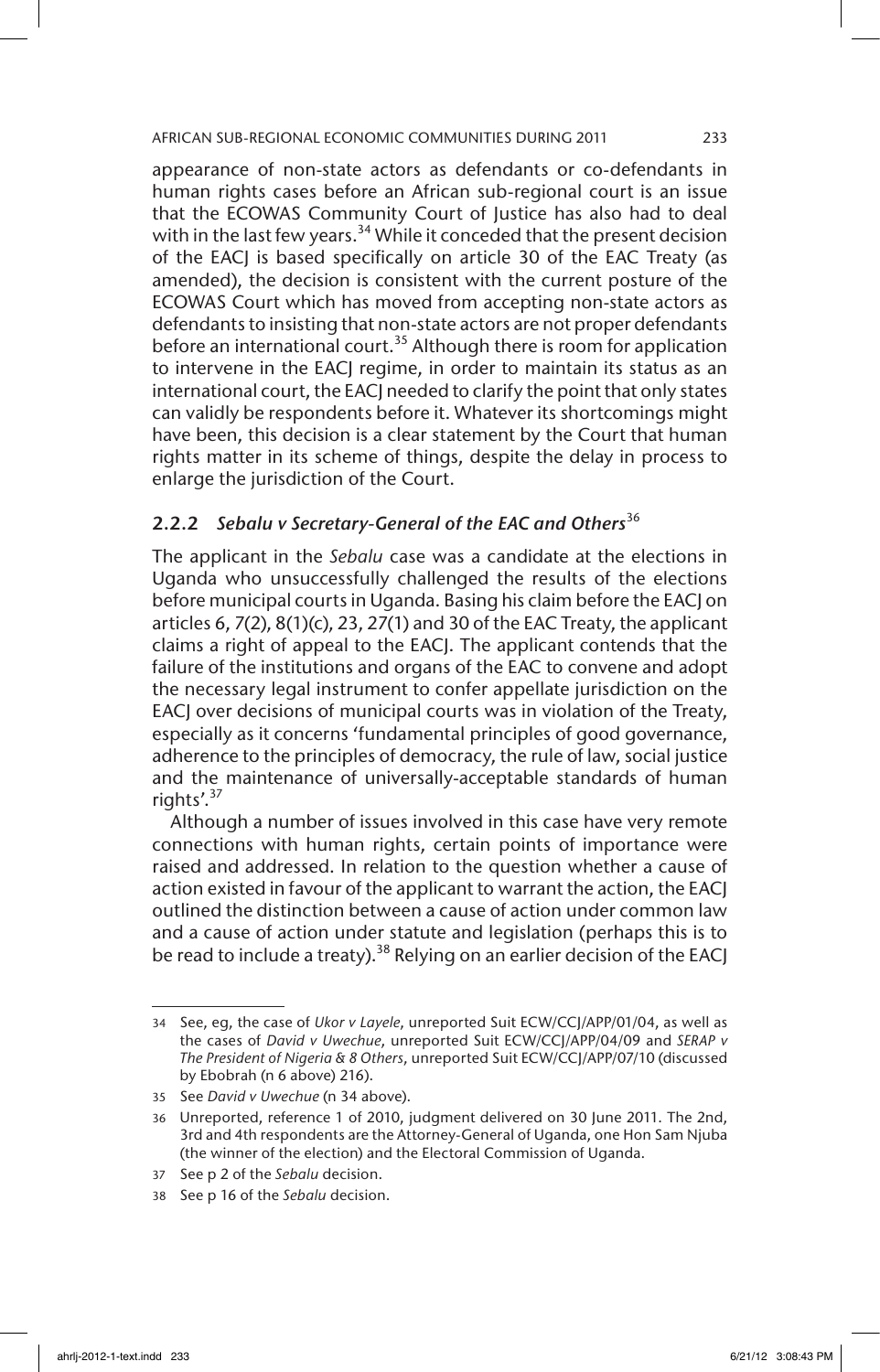#### 234 (2012) 12 AFRICAN HUMAN RIGHTS LAW JOURNAL

in the case of *Prof Peter Anyang' Nyong'o and Others v Attorney-General of Kenya and Others*, the Court emphasised that in an action under article 30 of the EAC Treaty, there is no requirement for the claimant to show a right or interest or damage suffered before a cause of action will exist in favour of such a claimant.<sup>39</sup> By necessary implication, from a human rights perspective, the EACJ appears to be saying that under article 30, there is no victim requirement in actions before the court. Accordingly, human rights defenders with little or no connection with victims other than the general interest of the public at heart can rely on article 30 to bring actions in defence of human rights.

The decision in this case also provided an opportunity for the EACJ to stress that, as presently constituted, the Court cannot exercise appellate jurisdiction over municipal courts as its current appellate jurisdiction is merely internal. There is an underlying suggestion that a future EACJ would not merely play a supervisory role over partner states' compliance with treaty obligations, but will probably actively review the decisions of municipal courts. The feasibility and desirability of such a role in the field of human rights need to be properly investigated and assessed. For now, it is sufficient to observe that the EACJ regime provides a prototype for the creation of appellate divisions in international court systems in Africa.

On the merits of the case itself, the EACJ agreed with the contention that the delay in adopting the protocol necessary to expand the jurisdiction of the Court has a negative effect on the fundamental principles of good governance, adherence to the principles of democracy and the rule of law.<sup>40</sup> Considering that the same protocol is expected to confer an explicit human rights jurisdiction on the EACJ, this decision may very well be saying that the delay in granting a human rights jurisdiction to the Court is itself a violation of the EAC Treaty. In fact, the EACJ holds the view that 'endless consultative meetings without tangible results is (*sic*) unproductive'.<sup>41</sup>

Another crucial point made by the EACJ in the *Sebalu* case relates to its finding on the justification for sub-regional courts to play a role in human rights adjudication. The EACJ noted that partner states had a treaty obligation not to jeopardise the objective of integration.<sup>42</sup> The Court apparently considers good governance and human rights to be vital for successful integration. Hence, after stressing that national courts had a primary obligation to promote and protect human rights, the EACJ went on to state as follows:

But supposing human rights abuses are perpetrated on citizens and the state in question shows reluctance, unwillingness or inability to redress the abuse, wouldn't regional integration be threatened? We think it

<sup>39</sup> See pp 17 to 19 of the *Sebalu* decision.

<sup>40</sup> See p 19 of the *Sebalu* decision.

<sup>41</sup> See p 32 of the *Sebalu* decision.

<sup>42</sup> See p 29 of the *Sebalu* decision.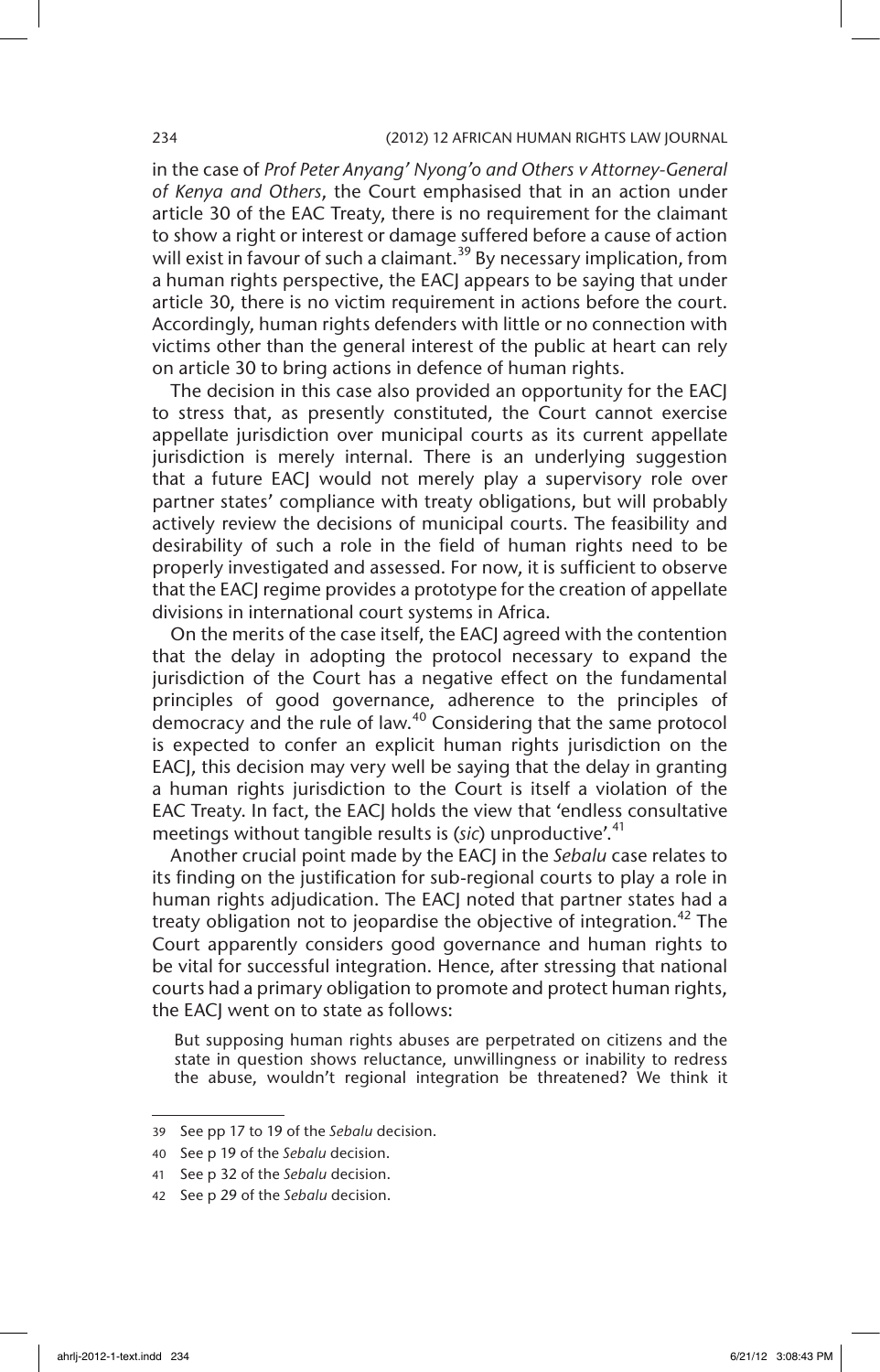would. Wouldn't the wider interests of justice, therefore, demand that a window be created for aggrieved citizens in the community partner state concerned to access their own regional court, to wit, the EACJ, for redress? We think they would.

Having established a basis for its intervention, the EACJ appeared to have recognised its present limitations as a forum for human rights litigation. It acknowledged that it could only make declarations on whether human rights have been violated in disregard of treaty obligations. Thus, the Court stated that '[t]he EACJ is a legitimate avenue through which to seek redress, even if all the Court does is to make declarations of illegality of the impugned acts, whether of commission or omission'.<sup>43</sup> Hopefully, after a declaration is made by the EACJ, other authorities, including partner states and EAC institutions, will ensure that states act to right such established wrongs.

# 2.2.3 *Mjawasi and 748 Others v Attorney-General, Republic of Kenya*<sup>44</sup>

In the *Mjawasi* case, brought under articles 27 and 30 of the EAC Treaty, 749 people claimed that Kenya's refusal and failure to pay to them pensions and other benefits for services they rendered to the defunct East African Community was a violation of articles 6(d) and 7(2) of the EAC Treaty. The claimants specifically sought a declaration that the omissions were a 'travesty upon the recognition, promotion and protection of their rights as enshrined in the African Charter on Human and Peoples' Rights of 1981' and a failure to 'maintain universally-accepted standards of human rights'.<sup>45</sup> In his objection, the respondent *inter alia* raised issues relating to a lack of jurisdiction, non-retroactivity of the Treaty and the failure of the claimant to exhaust local remedies.<sup>46</sup> As a result of the fact that a similar claim had been brought by the claimants and rejected by the High Court in Kenya, the objection to the exercise of jurisdiction in this matter relates to the absence of the instrument necessary to confer appellate as well as human rights jurisdiction on the EACJ. Expectedly, on the issue of jurisdiction, the claimants' response was hinged on the decision in the *Katabazi* case.

In addressing the challenges raised by the respondent, the EACJ pointed out the necessity to read articles 23 and 27 together in locating the jurisdiction of the Court. The Court then went on to concede that in the face of article 27(2), it has neither an appellate jurisdiction nor a jurisdiction to adjudicate on disputes concerning violations of

<sup>43</sup> See p 41 of the *Sebalu* decision.

<sup>44</sup> Reference 2 of 2010, ruling delivered on 29 September 2011.

<sup>45</sup> See p 1 of the *Mjawasi* decision.

<sup>46</sup> See p 3 of the *Mjawasi* decision.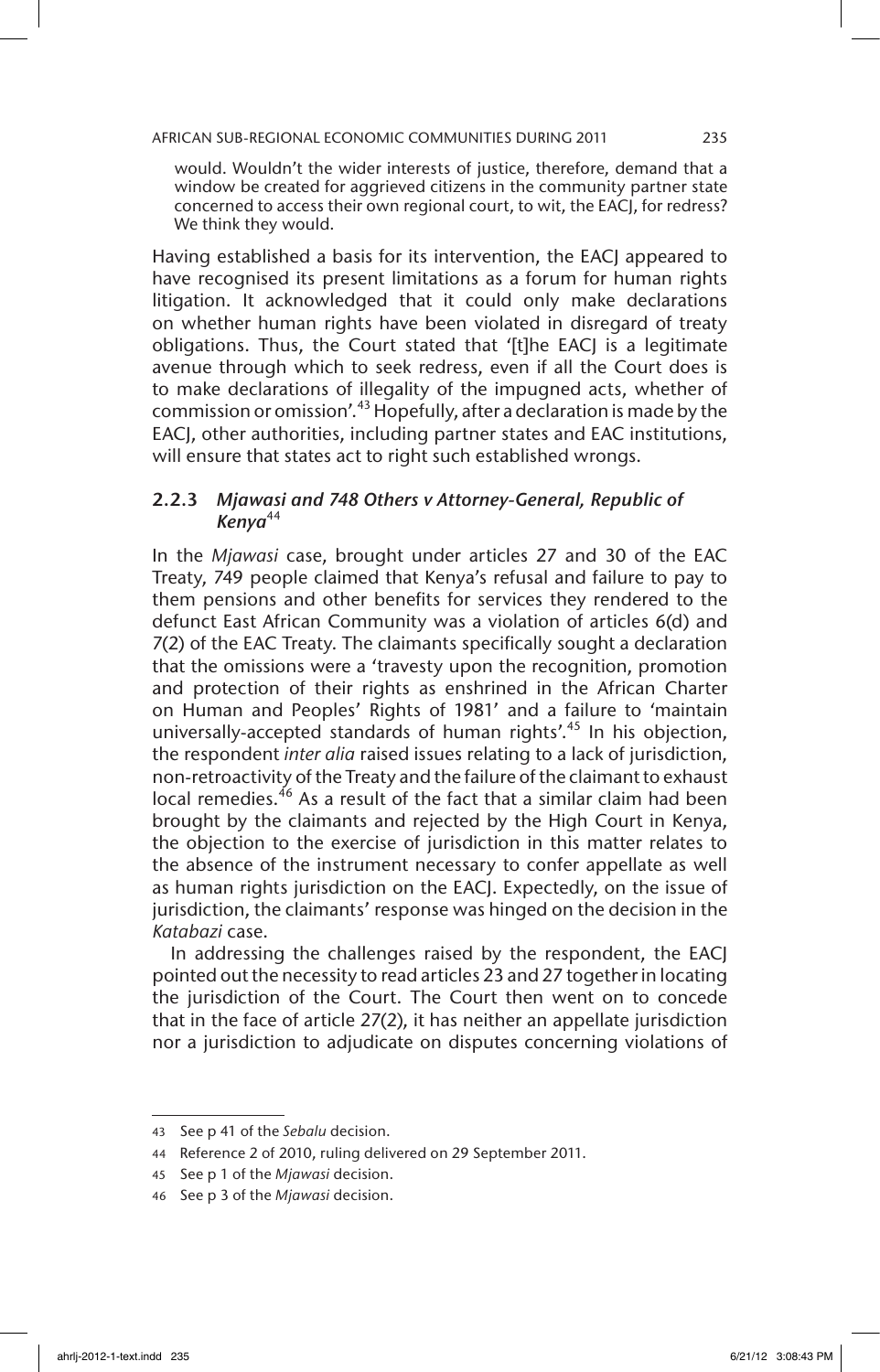### 236 (2012) 12 AFRICAN HUMAN RIGHTS LAW JOURNAL

human rights *per se*. 47 However, it came to the conclusion that it has competence to make a determination whether a state or institution of the EAC had acted in violation of the Treaty. In effect, the Court sought to draw a distinction between cases involving human rights *per se* and cases in which allegations of violations of human rights are invoked but are peripheral to the central theme of an alleged violation of the Treaty. Clearly, such a distinction does not ordinarily mean much. However, in the context of the realities under which the Court currently operates, it is crucial for the determination whether the EACJ is acting *ultra vires* its Treaty powers. From another perspective, the position of the Court is a subtle restatement of the obvious fact that the EAC Treaty is not a human rights document.

On the question of exhaustion of local remedies, the EACJ restated the rationale for the rule as well as the exceptions to the rule. It then acknowledged that a requirement to exhaust local remedies featured in international human rights instruments, including the African Charter, but emphasised that there was no express requirement under the EAC Treaty that local remedies be exhausted. Making reference to the *N'yongo* case, the Court pointed out that even the provisions relating to reference from municipal courts could not be read to mean the existence of a requirement to exhaust local remedies.<sup>48</sup> This position is similar to the attitude of the ECOWAS Community Court of Justice and effectively lays to rest any speculation that the EACJ may read in such a requirement to exhaust local remedies. Finally, applying article 28 of the Vienna Convention on the Law of Treaties, the EACJ also ruled that the Treaty did not apply retrospectively. Although the EACJ threw out the *Mjawasi* claim, it used the opportunity of the case of clarify certain grey areas regarding practice before it.

# 2.2.4 *Ariviza and Another v Attorney-General of the Republic of*  Kenya and Another<sup>49</sup>

The *Ariviza* case is a fall-out of the constitutional amendment process in Kenya. The claimants, who took issue with aspects of the constitutional review process, originally brought the challenge before municipal courts (including an *ad hoc* Independent Constitutional Dispute Resolution Court) in Kenya. In the action before the EACJ, the claimants sought a declaration that the referendum law and the process of constitutional amendment were not in respect of, and in compliance with, the rule of law and therefore amounted to a violation of the EAC Treaty by Kenya. It was also claimed that the failure of the Secretary-General of the EAC to take action in the face of the alleged violation by Kenya amounted to a violation of the Treaty by the Secretary-General.

<sup>47</sup> See pp 5 & 6 of the *Mjawasi* decision.

<sup>48</sup> See p 8 of the *Mjawasi* decision.

<sup>49</sup> Unreported, reference 7 of 2010, judgment delivered 30 November 2011.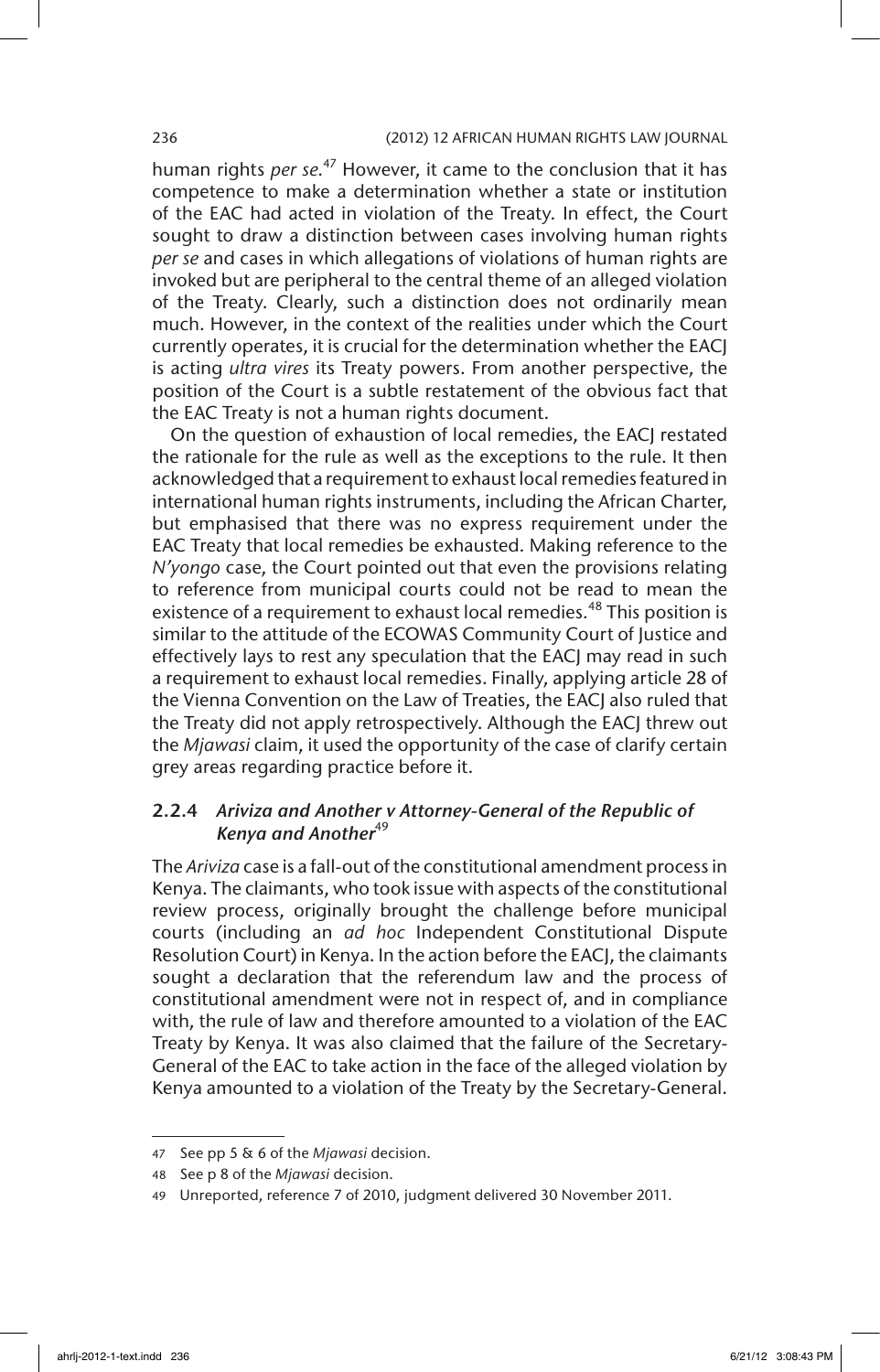Along with their substantive action, the claimants sought provisional relief to prevent Kenya from passing and implementing legislation to give effect to the new Constitution.

In its formulation of issues for determination, the EACJ *inter alia* indicated an intention to determine whether due process had been followed and, if not, whether Kenyan law and, by extension, the EAC Treaty, had been violated. On this point, the EACJ concluded that the claimants had not made out a successful case. From an international law perspective, it is open to debate whether the EACJ ought to concern itself with allegations that the municipal law of a given state has been infringed. The EACJ also elected to determine whether there was a failure on the part of the Interim Independent Constitutional Dispute Resolution Court (IICDRC) to resolve the claimants' petition following its decision to dispose of the matter before a hearing on the merits. Taking judicial notice of the IICDRC's ruling that there was no valid petition before it,<sup>50</sup> the EACJ concluded that it had no competence to determine the correctness or otherwise of that decision since it was a judicial decision. The Court took pains to engage in an analysis to show that municipal judicial decisions were not part of items listed in article 30 of the EAC Treaty for which the jurisdiction of the EACJ could be triggered.

While it appears that the EACJ's aim was to avoid friction with the municipal courts of partner states, it is common for international human rights supervisory mechanisms to insist that they do not sit on appeal against national courts. Once again, the ECOWAS Court provides a prime example of such an attitude. In its decision in cases such as *Ugokwe v Nigeria*51 and *Amouzou and Others v Côte d'Ivoire*, 52 the ECOWAS Court has made a conscious effort to point out that it has no power to review the decisions of municipal courts of state parties. Hence it is not surprising that the EACJ finally concluded on this point that it had neither appellate nor review jurisdiction over national courts. $53$  An additional point worthy of observation is the EACJ's decision not to penalise unsuccessful litigants before it by requiring them to pay costs. The EACJ's apparent motivation was that persons acting in the public interest ought not to be discouraged.<sup>54</sup> In view of the notorious reluctance of states and their officials to monitor compliance with human rights obligations, reliance on persons acting in the public interest is critical and needs to be encouraged and sustained.

<sup>50</sup> See p 24 of the *Ariviza* judgment.

<sup>51</sup> Community Court of Justice ECOWAS Law Reports (2004-2009) 35.

<sup>52</sup> Unreported, role general. ECW/CCJ/APP/01/09.

<sup>53</sup> See pp 24 to 25 of the *Ariviza* judgment.

<sup>54</sup> See p 30 of the *Ariviza* decision.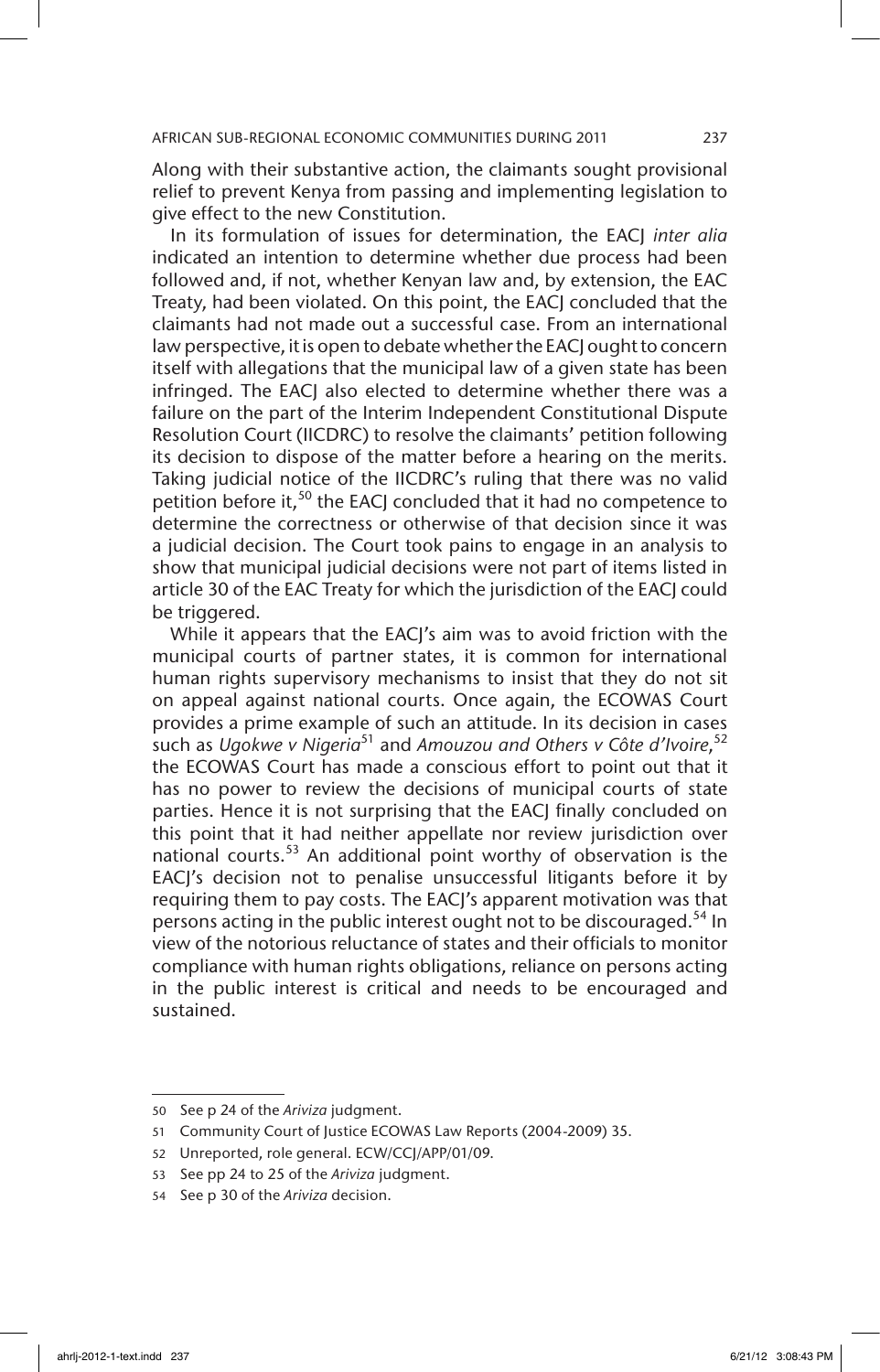# 2.2.5 *Plaxeda-Rugumba v The Secretary-General of the EAC and*  Another<sup>55</sup>

The claimant in this case brought the action on behalf of her brother, a lieutenant-colonel in the Rwandan army, who was allegedly a victim of unlawful arrest and detention by Rwandan authorities. The victim had been held in an unknown destination without access to family or lawyers. It was against this background that the action was brought pursuant to articles 6(9), 7(2) and 30(1) of the EAC Treaty as well as Rule 24(1) of the EACJ Rules of Procedure. In her action, the claimant invited the EACJ to declare that both the arrest and detention of Lieutenant-Colonel Ngabo by Rwanda and the failure of the Secretary-General of the EAC to investigate the failure of Rwanda were in breach of the fundamental principles of the community.

Based on the facts supplied by the claimant, five broad issues were formulated for determination by the Court.<sup>56</sup> These include the questions whether the EACJ could exercise jurisdiction over the claim, whether the matter was not filed out of time and whether local remedies ought to be exhausted before the claim could be heard by the EACJ. $57$  Effectively, the case provided an opportunity for the EACJ to reaffirm its position on the nature of actions that could be accommodated under article 30 of the EAC Treaty.

On the question of jurisdiction, the Court reaffirmed and aligned itself with the position under the *Katabazi* and *Mjawasi* cases. However, the Court went on to point out that by its interpretation of the claim, the claimant was merely seeking interpretation of the Treaty to know whether the acts complained about infringed Treaty obligations.<sup>58</sup> As far as the Court was concerned, the request fell squarely within the boundaries of article 27(1), so that the Court would be offending its oath of office if it failed to make the enquiry that the claimant sought.<sup>59</sup> According to the EACJ, notwithstanding reference to the African Charter, 'the use of the words "other original, appellate, human rights and other jurisdiction" is merely in addition to, and not in derogation to, existing jurisdiction to interpret matters set out in articles 6(d) and 7(2)', thus, 'the applicant is quite within the Treaty in seeking such interpretation and the Court quite within its initial jurisdiction in doing so and it will not be shy in embracing that initial jurisdiction'.<sup>60</sup> The EACJ added that the claimant was seeking a declaration of rights rather than an enforcement of human rights before it.<sup>61</sup> Clearly, the

<sup>55</sup> Unreported, reference 8 of 2010, judgment of 1 December 2011.

<sup>56</sup> See pp 11 to 12 of the *Plaxeda-Rugumba* decision.

<sup>57</sup> As above.

<sup>58</sup> Para 23 of the *Plaxeda-Rugumba* case.

<sup>59</sup> As above.

<sup>60</sup> As above (my emphasis).

<sup>61</sup> Para 24 of the *Plaxeda-Rugumba* case.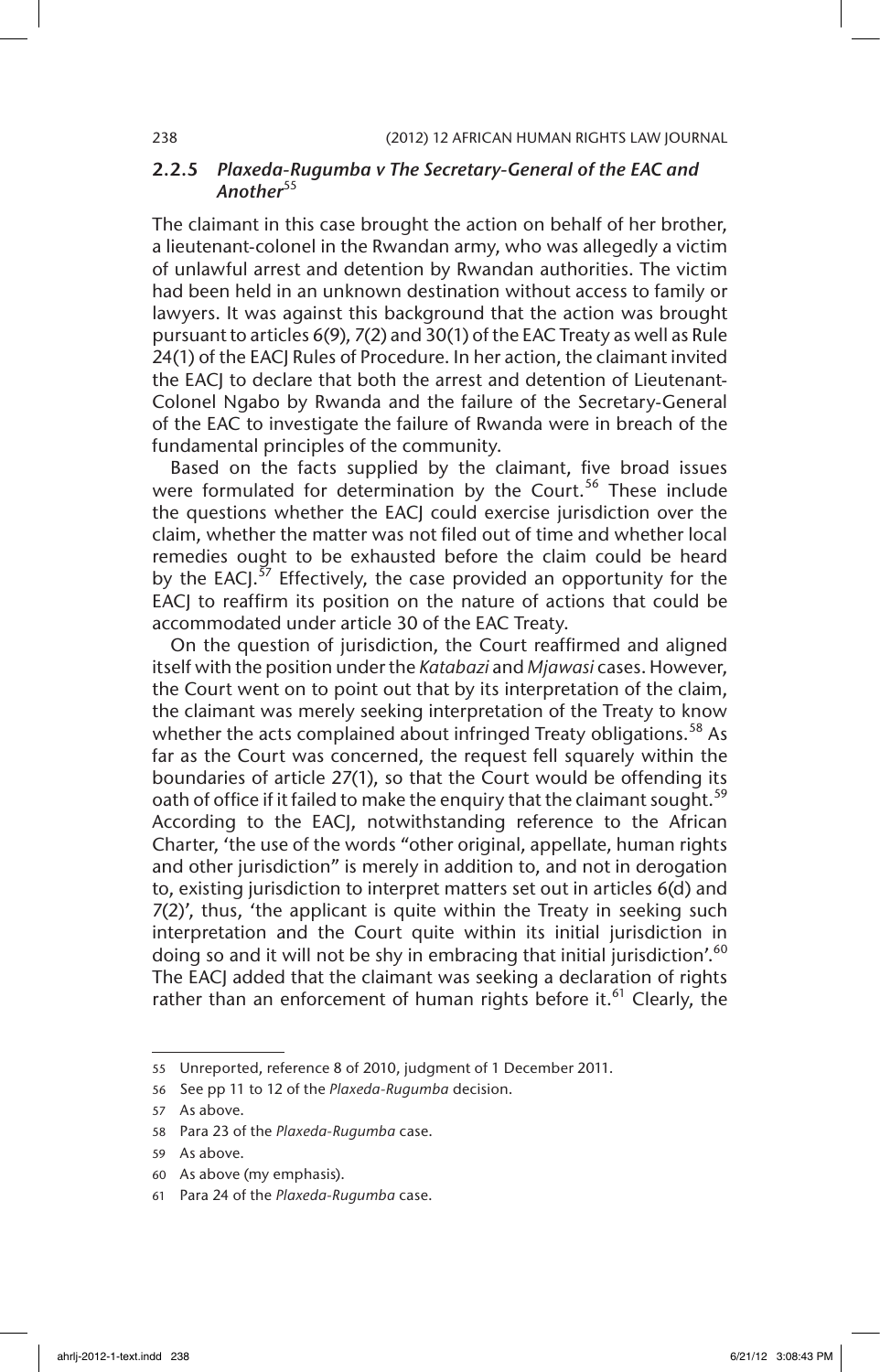EACJ is eager to ensure that the current state of EAC Treaty law does not shut out cases touching on human rights.

On the question of time, the EACJ agreed with the claimant's position that cases involving issues that are criminal and continuous in nature do not lend themselves to mathematical computation of time for the purpose of determining a limitation of time. This is similar to the position that the Court took in the earlier case of *Independent Medical Unit v Attorney-General of Republic of Kenya*. On the question of exhaustion of local remedies, the EACJ reaffirmed that there was no such requirement under its legal regime.

The cases considered by the EACJ during 2011 show the EACJ to be a court that is becoming bolder in its determination to promote and protect human rights in spite of the obvious jurisdictional challenge that the current state of EAC law throws at it. It should also be noticed that, probably as a result of the perception of a bolder court, civil society in East Africa is encouraged to approach the Court to protect human rights.

# 3 Developments in the Economic Community of West African States framework

As is the case with the EAC, the idea of recognising, promoting and protecting human rights as a fundamental principle for economic integration under the ECOWAS Treaty framework was only introduced when the decision to revise the 1975 original Treaty was made.<sup>62</sup> Under the current Treaty regime, $63$  in addition to a preambular reference to human rights and the recognition that the realisation of human rights is a fundamental principle for integration,<sup>64</sup> ECOWAS member states undertake under article 56(2) to 'co-operate for the purpose of realising the objectives of the African Charter'. On the strength of these treaty foundations, a budding human rights regime centred on the African Charter has since emerged under the ECOWAS framework. During 2011, the bulk of human rights activities in the Community took place by way of the judicial protection of human rights. However, there were some non-juridical human rights activities worthy of note in the period under review.

<sup>62</sup> See generally Viljoen (n 1 above) 498; ST Ebobrah 'A rights-protection goldmine or a waiting volcanic eruption? Competence of and access to the human rights jurisdiction of the ECOWAS Community Court of Justice' (2007) 7 *African Human Rights Law Journal* 307.

<sup>63</sup> The revised ECOWAS Treaty was adopted in 1993.

<sup>64</sup> Art 4(g) 1993 revised ECOWAS Treaty.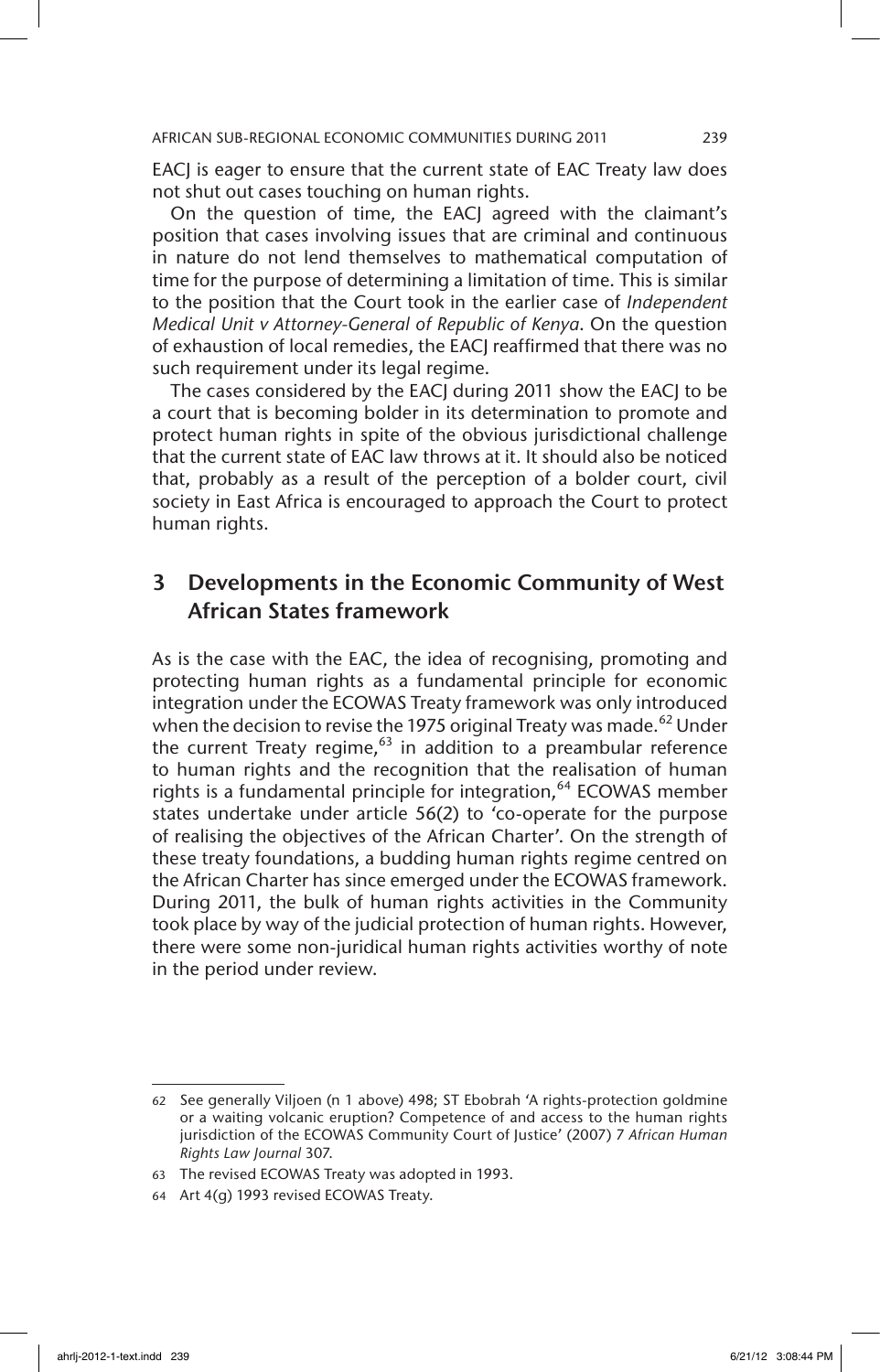### 3.1 Non-juridical human rights developments

The year 2011 was somewhat stormy for the ECOWAS community with political upheavals in certain ECOWAS member states attracting the focus of the organisation. Despite these distractions, some activities of a human rights nature occurred within the framework of the ECOWAS Commission.<sup>65</sup> These were mostly in the areas that can broadly be termed thematic meetings and activities aimed at strengthening democracy in the ECOWAS region.

# 3.1.1 Thematic meetings

Unlike previous years, ECOWAS meetings on human rights-related matters were few. Two important thematic areas that were covered in 2011 were children and humanitarian assistance. In March 2011, two meetings relevant for the protection of the rights of children were held under the ECOWAS platform. First was a meeting to review the West Africa Regional Plan of Action for the elimination of child labour in the region.<sup>66</sup> As is the case in most parts of Africa, child labour is a huge concern in West Africa. With widespread poverty in the region, the engagement of children in the informal sector is a common sight in most countries. Hence, the involvement of ECOWAS is likely to attract attention to the issue and enhance collective action to tackle challenges. Also in March 2011, ECOWAS convened a workshop on the protection of children in an educational setting. The programme focused on developing and strengthening protection for vulnerable children in the school environment. The focus on the protection of children in the region is a critical addition to the human rights agenda in ECOWAS, especially considering that the African Committee of Experts on the Rights of the Child in Africa is not sufficiently equipped to cover the entire continent in detail.

Another area in which ECOWAS thematic meetings were convened in 2011 was in the area of humanitarian assistance. Probably as a result of the many conflicts that the region has experienced, over the years ECOWAS has collaborated successfully with donor organisations and other inter-governmental organisations to improve the quality of assistance that it is able to offer to people in conflict and post-conflict settings. During 2011, the major ECOWAS activity in the area was the Ministerial Conference on Humanitarian Assistance and Internal

<sup>65</sup> The ECOWAS Commission is one of the main institutions of ECOWAS and the nerve centre of most of the organisation's activities. By art 6 of the 1993 revised ECOWAS Treaty, other institutions include the Authority of Heads of State and Government, the Council of Ministers, the Community Parliament, the Economic and Social Council, the Community Court of Justice, the Fund for Co-operation, Compensation and Development and the Specialised Technical Commissions.

<sup>66</sup> http://news.ecowas.int/presseshow.php?nb=046&lang=en&annee=2011 (accessed 15 May 2012).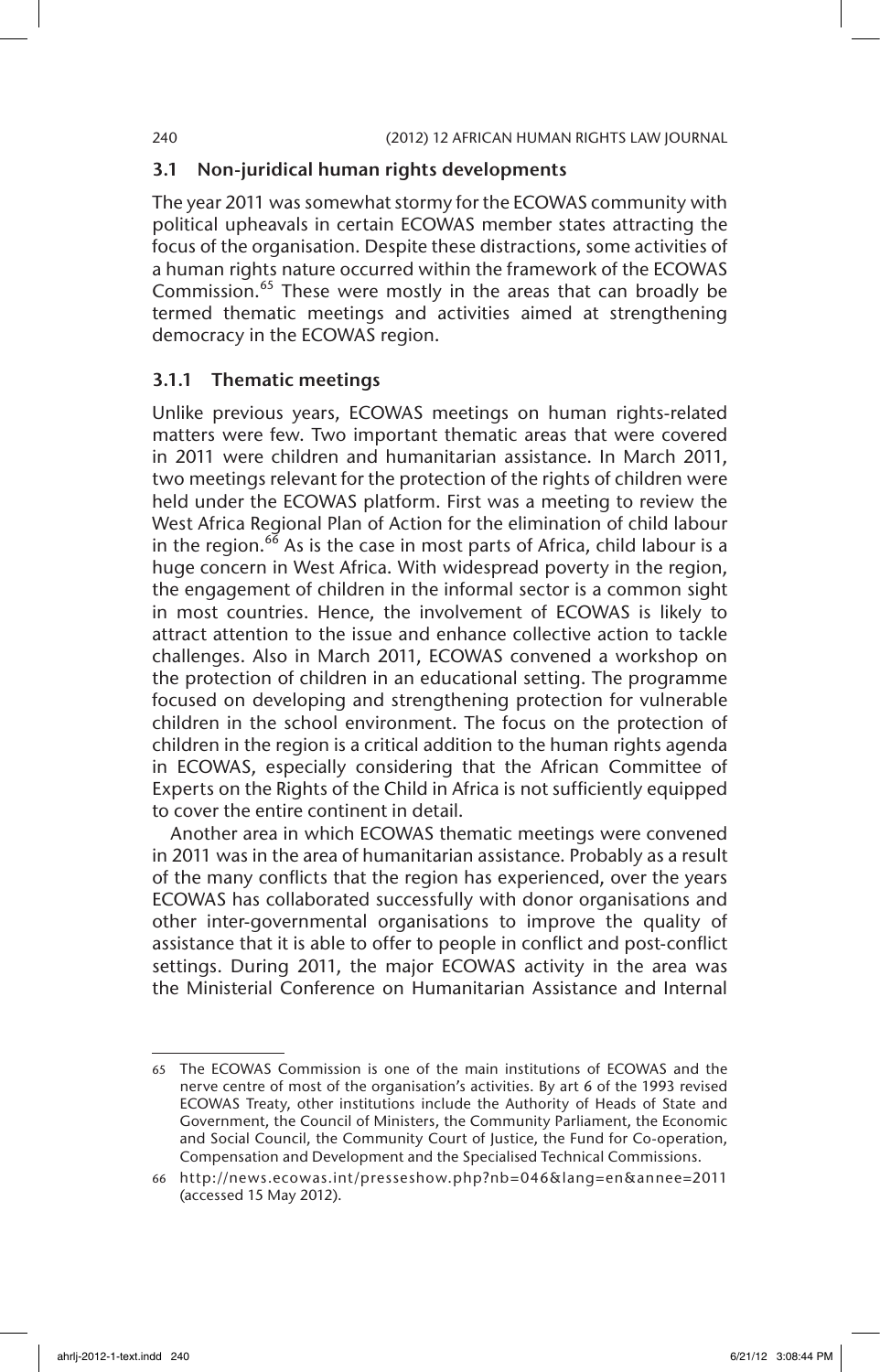Displacement in West Africa.<sup>67</sup> One of the main achievements of the meeting was the development of strategies to encourage universal ratification of the AU Convention for the Protection and Assistance of Internally-Displaced Person adopted in 2009. About 11 out of 15 ECOWAS member states have signed the convention as a result of the awareness created by the ECOWAS institutions on the subject.

Engagement on the platform of sub-regional organisations such as ECOWAS contributes in no small measure to the promotion and protection of human rights in Africa as the AU continues to struggle with the size of the continent and the challenge of an insufficient direct involvement of states in the implementation of strategies for human rights realisation.

### 3.1.2 Activities aimed at strengthening democracy

During 2011, ECOWAS faced some of the biggest challenges to its efforts to enthrone democracy in the region. As early as January, an ECOWAS election observer mission was dispatched to supervise legislative elections in Niger.<sup>68</sup> Coming soon after the military incursion into governance in Niger, the elections themselves were a testimony to the success of ECOWAS intervention in the country.<sup>69</sup> The monitoring of the elections was followed by similar missions to monitor the presidential elections in Nigeria in April 2011 as well as the elections in Cape Verde and Liberia in August and October respectively.<sup>70</sup> In each case, while citing minor irregularities, observer missions endorsed the elections.<sup>71</sup>

One of the most significant developments in the area of democratisation and strengthening democracy within the ECOWAS framework during 2011 occurred in November 2011 when the ECOWAS authorities refused to deploy any mission to monitor the elections in The Gambia. In its communication to the President of The Gambia, the ECOWAS Commission stated that it took the decision because 'the preparations and political environment for the said election are adjudged by the Commission not to be conducive

<sup>67</sup> http://www.comm.ecowas.int/ (accessed 15 May 2012).

<sup>68</sup> 'ECOWAS observers deployed to supervise the 2011 legislative and presidential elections in Niger', http://www.comm.ecowas.int/ (accessed 15 May 2012).

<sup>69</sup> In early 2010, then President Mamadou Tandja of Niger was overthrown by a military *coup* after he tried to amend the Constitution of Niger in order to extend his stay in power beyond the stipulated two terms.

<sup>70</sup> 'Former Liberian leader to head ECOWAS observer mission to Nigeria's presidential election' http://www.comm.ecowas.int/ (accessed 15 May 2012); 'ECOWAS Head of Mission advises Cape Verdeans on run-off presidential elections' http://www. comm.ecowas.int/ (accessed 15 May 2012).

<sup>71</sup> Reports of ECOWAS election observation missions are available at the ECOWAS Commission, Abuja, Nigeria.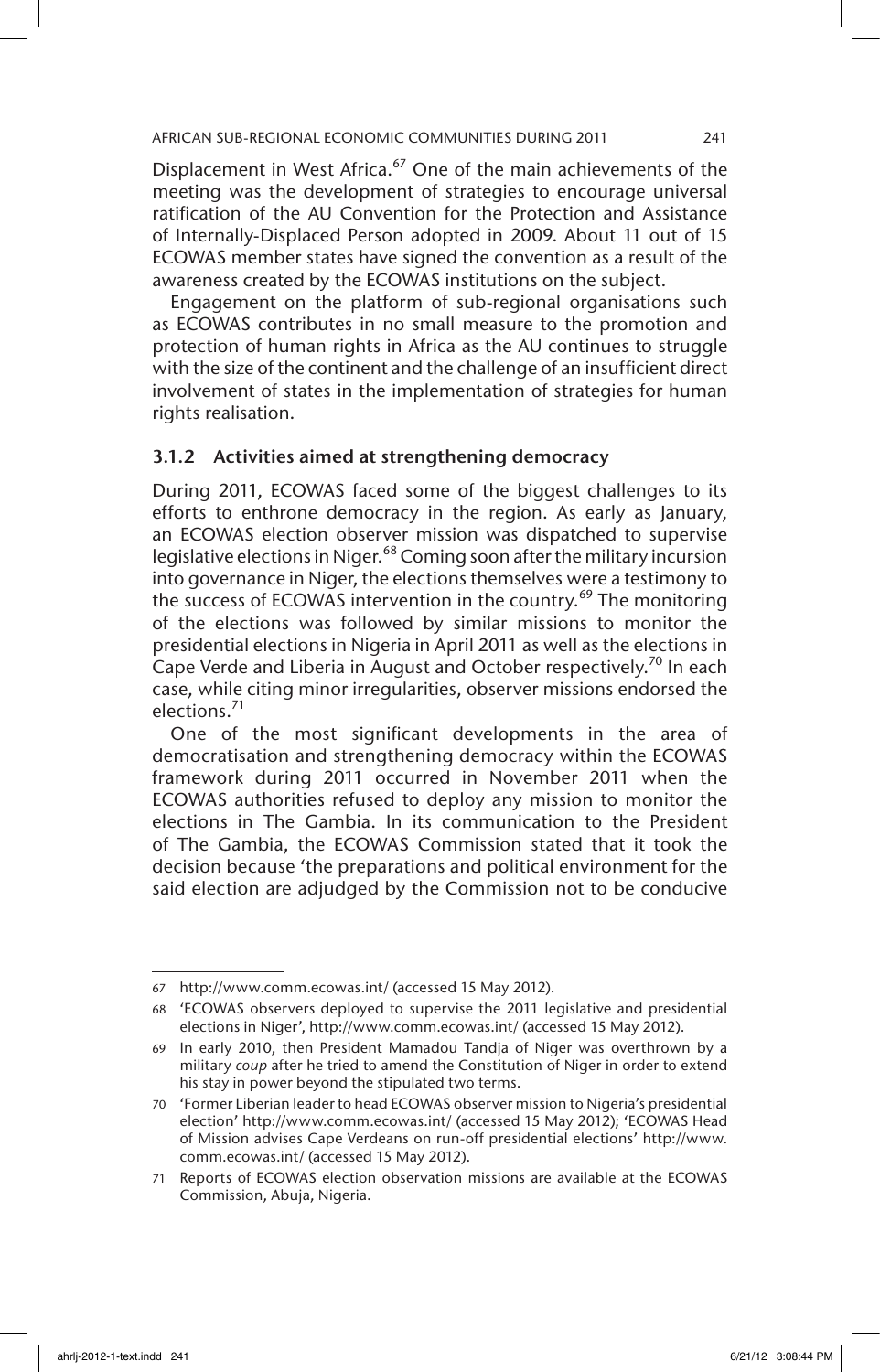for the conduct of free, fair and transparent polls'.<sup>72</sup> Citing reports of its fact-finding mission and the ECOWAS Early Warning System, the ECOWAS Commission stressed that 'a picture of intimidation, an unacceptable control of the electronic media by the party in power, the lack of neutrality of state and parastatal institutions, and an opposition and electorate cowed by repression and intimidation' prevailed in The Gambia.<sup>73</sup> Accordingly, it was decided that the minimum standard under the ECOWAS Protocol on Democracy and Governance had not been met to warrant the dispatch of an observer mission to The Gambia for the elections. At the very least, the action by ECOWAS is a statement of disapproval and constitutes pressure on the government in The Gambia to democratise. In view of the perception that external monitors to African elections are merely rubber stamps to validate elections that are widely considered to be irregular, this action is bold and reassuring. However, it must be noted that the action taken here contrasts sharply with the Community's failure to act to enforce the decision of the ECOWAS Court against The Gambia.<sup>74</sup>

A final point to be noted under this heading is the active involvement of ECOWAS in the resolution of politically-motivated crises in some states in the region. Worthy of note is the pressure brought to bear on the former government in Côte d'Ivoire following the announcement of results in that country's presidential elections. Although it has been subjected to criticism, the decision taken by the ECOWAS Authority of Heads of State and Government to intervene to restore democratic rule in Côte d'Ivoire is an indication that the political will exists among ECOWAS leaders to maintain democracy as an acceptable form of government in the region. With the resurgence of military *coups* in Africa, firm actions by international organisations should send the right message to prospective coupists. As would be shown shortly, the decision by the ECOWAS authority to engage in military intervention was the subject of litigation before the ECOWAS Court and led to the issuing of provisional measures to prevent that action. It is not clear whether the provisional measure issued by the ECOWAS Court partly or wholly motivated the decision not to follow through with the threat of ECOWAS military action in Côte d'Ivoire.

<sup>72</sup> 'ECOWAS statement on the 24 November 2011 presidential elections in The Gambia', http://www.comm.ecowas.int/ (accessed 15 May 2012).

<sup>73</sup> As above.

<sup>74</sup> The decision against The Gambia in the case of *Ebrimah Manneh v The Gambia*, Community Court of Justice, ECOWAS Law Report (2004-2009) 181 has remained unenforced as The Gambia declined to comply.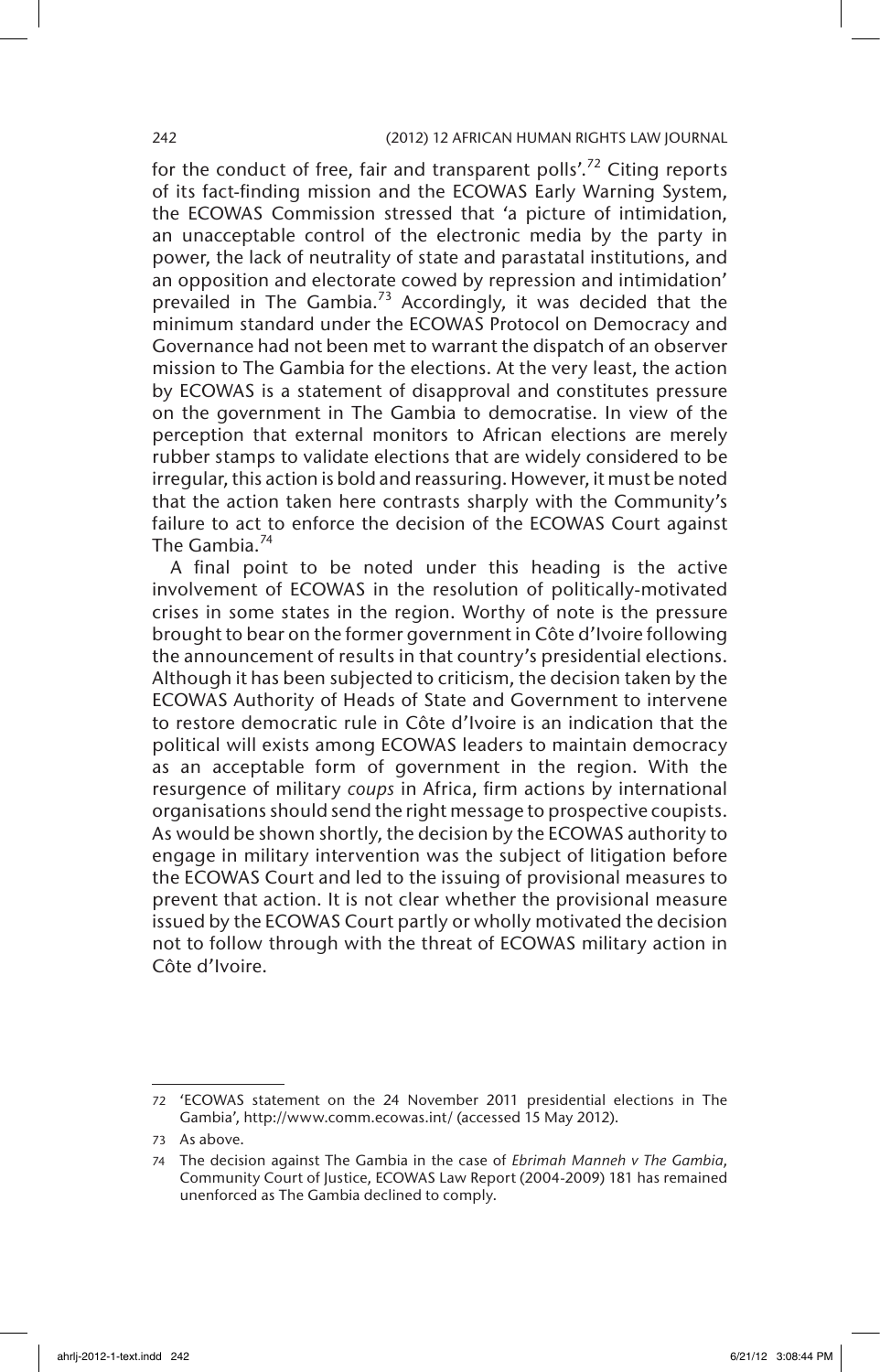# 3.2 Judicial protection of human rights by the ECOWAS Community Court of Justice

Articles 6 and 15 of the 1993 revised ECOWAS Treaty establish the ECCJ as the judicial organ of the ECOWAS community.<sup>75</sup> Under the 1991 Protocol adopted by ECOWAS Heads of State and Government to set up the ECCJ,<sup>76</sup> the Court was not clothed with human rights jurisdiction and individuals did not have direct access to the Court. All of that changed in 2005 with the adoption of a Supplementary Protocol which opened up direct individual access to the ECCJ and endowed the Court with jurisdiction over cases that allege violations of human rights in ECOWAS member states.<sup>77</sup> Since the adoption of the 2005 Supplementary Protocol, the ECCJ has become a viable forum for the resolution of disputes alleging human rights violations in ECOWAS member states. During 2011, as the review of cases will show, the Court consolidated its human rights work, showing signs that it is becoming a formidable judicial force in the field of human rights.

# 3.2.1 *Aboubacar v La Banque Centrale des Etats de L'Afrique de L'Ouest*<sup>78</sup>

In November 2009, Mr Aboubacar brought an action against the *Banque Centrale des Etats de L'Afrique de L'Ouest* (BCEAO) and the Republic of Niger alleging that Niger had violated his right to property as guaranteed in article 17(2) of the Universal Declaration of Human Rights (Universal Declaration), articles 14 and 21 of the African Charter as well as the Constitution of the Republic of Niger. Acting on a 2003 decision of the West African Economic and Monetary Union (UEMOA), $^{79}$  which directed the withdrawal of a range of bank notes from circulation, the BCEAO released new bank notes and authorised financial authorities of member states to exchange notes between 15 September and 31 December 2004. However, citing social reasons, the exchange window was extended from 17 January to 18 February 2005.

Having failed to conclude the exchange of his notes within the specified period, Mr Aboubacar tried and failed to get his notes exchanged by the financial authorities in Niger. He contended that, in view of the fact that BCEAO had released money to the Nigerien

<sup>75</sup> The ECCJ was originally established by art 4(1)(d) of the 1975 ECOWAS Treaty as the 'Tribunal of the Community'.

<sup>76</sup> Protocol A/P.1/7/91 adopted and provisionally entered into force in July 1991.

<sup>77</sup> Supplementary Protocol A/SP.1/01/05 Amending Protocol A/P.1/7/91 relating to the Community Court of Justice.

<sup>78</sup> Unreported Role Generale ECW/CCJ/APP/18/08; Arret ECW/CCJ/JUD/01/11, judgment delivered on 9 February 2011.

<sup>79</sup> The *Union Economique et Monetaire Ouest Afrique* (UEMOA) is the monetary and economic union of francophone West African countries.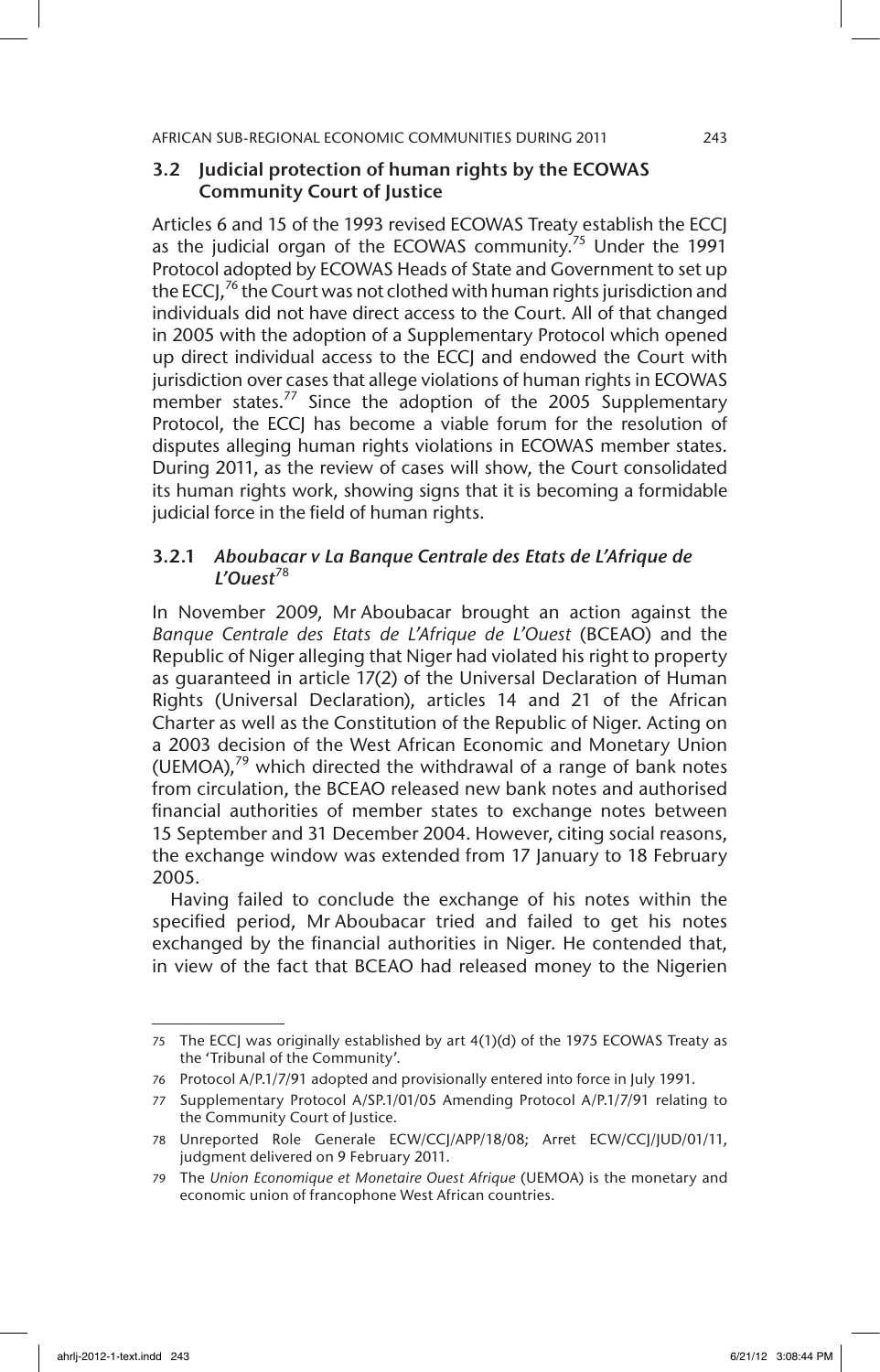authorities and there was no rigidity in the period stipulated for the exchange of bank notes, the refusal to exchange his old notes amounted to an infringement of his right to property and protection from arbitrary disposal of property. $80^\circ$  According to him, Niger had applied the funds released by BCEAO to other purposes and this was a violation of his rights. Both BCEAO and the Republic of Niger challenged the competence of the Court and the admissibility of the action on different grounds. While BCEAO contended that it did not come within the jurisdiction of the ECCJ, Niger argued that no *prima facie* case of a violation had been established and, further, that article 15 of the Rules of Procedure of the UEMOA Court of Justice conferred exclusive jurisdiction on that court over disputes arising from acts and omissions of the organs of UEMOA.<sup>81</sup>

In its analysis, the ECCJ reaffirmed that, insofar as a complaint contained allegations of the violation of human rights within the territory of an ECOWAS member state, its jurisdiction as a court would be triggered. However, recognising that BCEAO fell outside the scope of its jurisdiction, the ECCJ did not hesitate to accept Mr Aboubacar's withdrawal of his claims against BCEAO.<sup>82</sup> The ECCJ further recognised the exclusive jurisdiction of the UEMOA Court of Justice and accordingly declined to exercise jurisdiction on the matter. $83$  While it may not appear significant, this case provided an opportunity for the ECCJ to demonstrate the viability of internal provisions in international treaties as tools to manage conflicting jurisdictions of international courts. By implication, it arguably shows that in the application of the African Charter, the ECCJ will respect the competence and jurisdiction of other specialised courts should the need arise.

# 3.2.2 *Ibrahim and Others v Niger*<sup>84</sup>

In February 2011, the ECCJ delivered its ruling in a case brought by successors at law of the late Sidi Ibrahim who was a victim of torture and assassination in Niger. In terms of the facts brought before the Court, Sidi Ibrahim and his fellow travellers were murdered in cold blood after they were dispossessed of their goods soon after they had followed the travel advice of representatives of the Nigerien defence force. The plaintiffs contended that the failure of the Nigerien authorities to investigate, capture and try the perpetrators despite repeated demands was a violation of article 4(g) of the 1993 revised ECOWAS Treaty; articles 1, 4, 5 and 7(1)(a) of the African Charter; articles 3, 5, 8 and 13 of the Universal Declaration; articles 2(1), 3(a)(b), 6(1) and 7 of

<sup>80</sup> See paras 1 to 6 of the *Aboubacar* decision.

<sup>81</sup> Paras 15 to 19 of the *Aboubacar* decision.

<sup>82</sup> Paras 20 to 21 of the *Aboubacar* decision.

<sup>83</sup> Paras 31 to 35 of the *Aboubacar* decision.

<sup>84</sup> Unreported Role Generale ECW/CCJ/APP/12/09, Arret ECW/CCJ/JUD/11.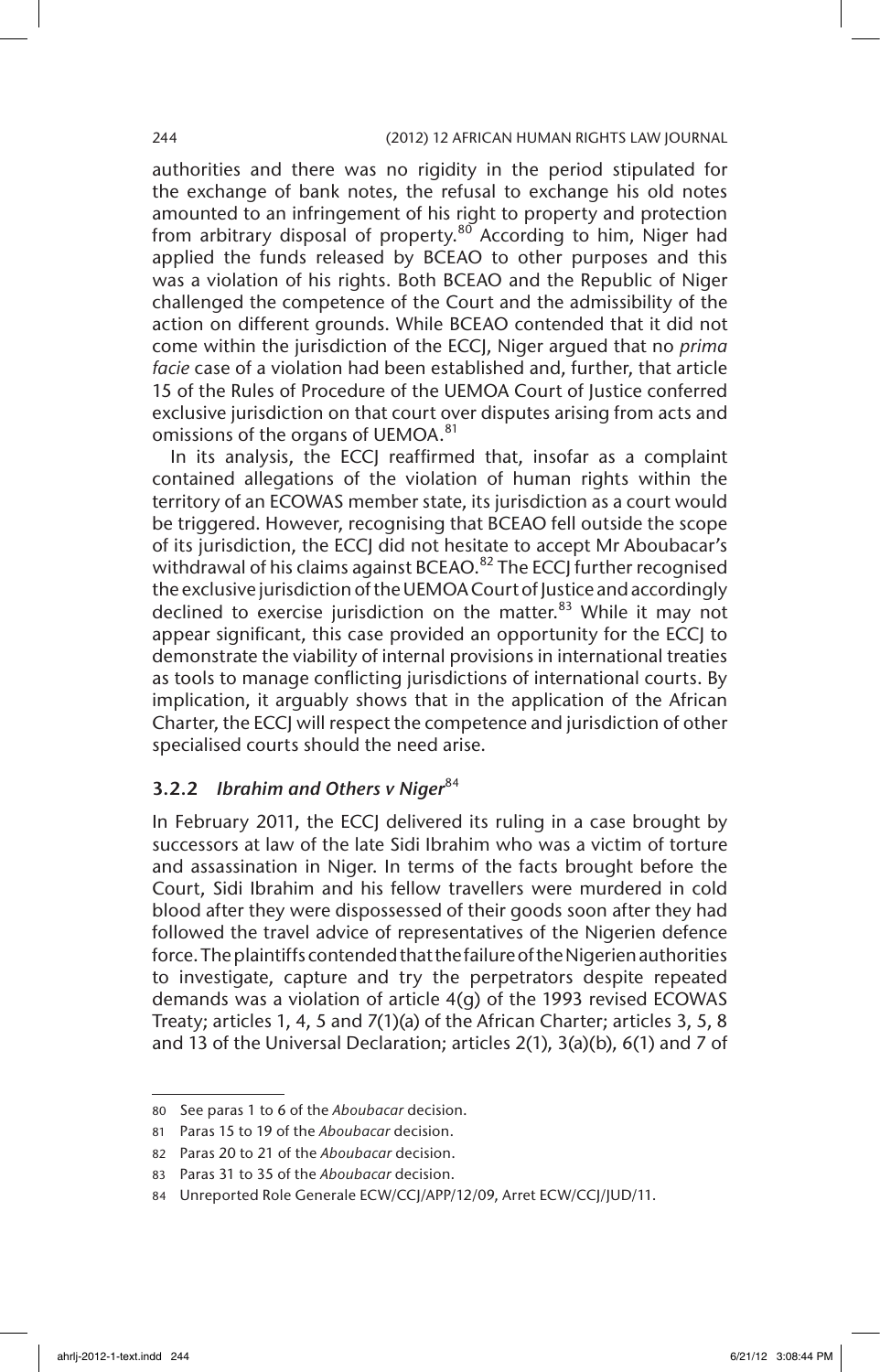the International Covenant on Civil and Political Rights (ICCPR); as well as articles 2(1), (2), (3), 12, 13 and 14 of the Convention Against Torture (CAT). Based on the conflicting facts before the ECCJ, the Court had to determine the admissibility of the case, the qualification of counsel for the state to appear before the court, the right of the plaintiffs to effective remedy in Niger, and the responsibility of Niger to find and prosecute the murderers of the late Ibrahim and his companions.<sup>85</sup>

On the question of admissibility, the ECCJ had no difficulty in finding that the matter was admissible since there had been compliance with articles 9(4) and 10(d) of the 2005 Supplementary Protocol of the ECCJ.<sup>86</sup> With the abandonment of the objection to the admissibility of the pleadings submitted by counsel whose qualification was contested and the replacement of the counsel, the Court had no need to make a pronouncement on the issue. This is a lost opportunity as it would have clarified the right of audience of counsel before the ECCJ. On the question of an effective remedy within Niger, the ECCJ considered the argument that the plaintiffs had failed to take advantage of a municipal rule of criminal procedure which allowed them to seek civil relief on the claim where the authorities decline to pursue criminal action. After a detailed analysis of the procedure suggested by Niger as unexplored by the plaintiffs, in the context of international human rights law, the ECCJ concluded that the right to an effective remedy had been violated.<sup>87</sup> The Court's analysis is illuminating and is a clear indication of the growing confidence and competence of the ECCJ in the field of human rights.

The ECCJ's consideration of the question whether the Nigerien amnesty law provided a shield for the state from demands to investigate, arrest and charge the perpetrators of the murder is a further demonstration of how the Court is embracing its role as a human rights court. Making clear reference to international criminal law, the Court considered the enactment of blanket amnesty laws as a violation of the right to an effective remedy.<sup>88</sup> However, it is worth noting that the Court did not consider itself competent to order the state to charge anyone. Instead, the ECCJ found the state responsible for the murder of the victims. The Court's appreciation of the limits of its powers and the alternatives that it has in international law has a potential to increase user confidence in the ECCJ. However, it is also important to point out that a failure to make specific orders after a finding that protected rights have been violated carries a risk of lowering the perception of effectiveness of the ECCJ.

<sup>85</sup> See para 29 of the *Ibrahim* decision.

<sup>86</sup> Para 30 of the *Ibrahim* decision.

<sup>87</sup> Paras 37 to 45 of the *Ibrahim* decision.

<sup>88</sup> See paras 50 & 51 of the *Ibrahim* decision.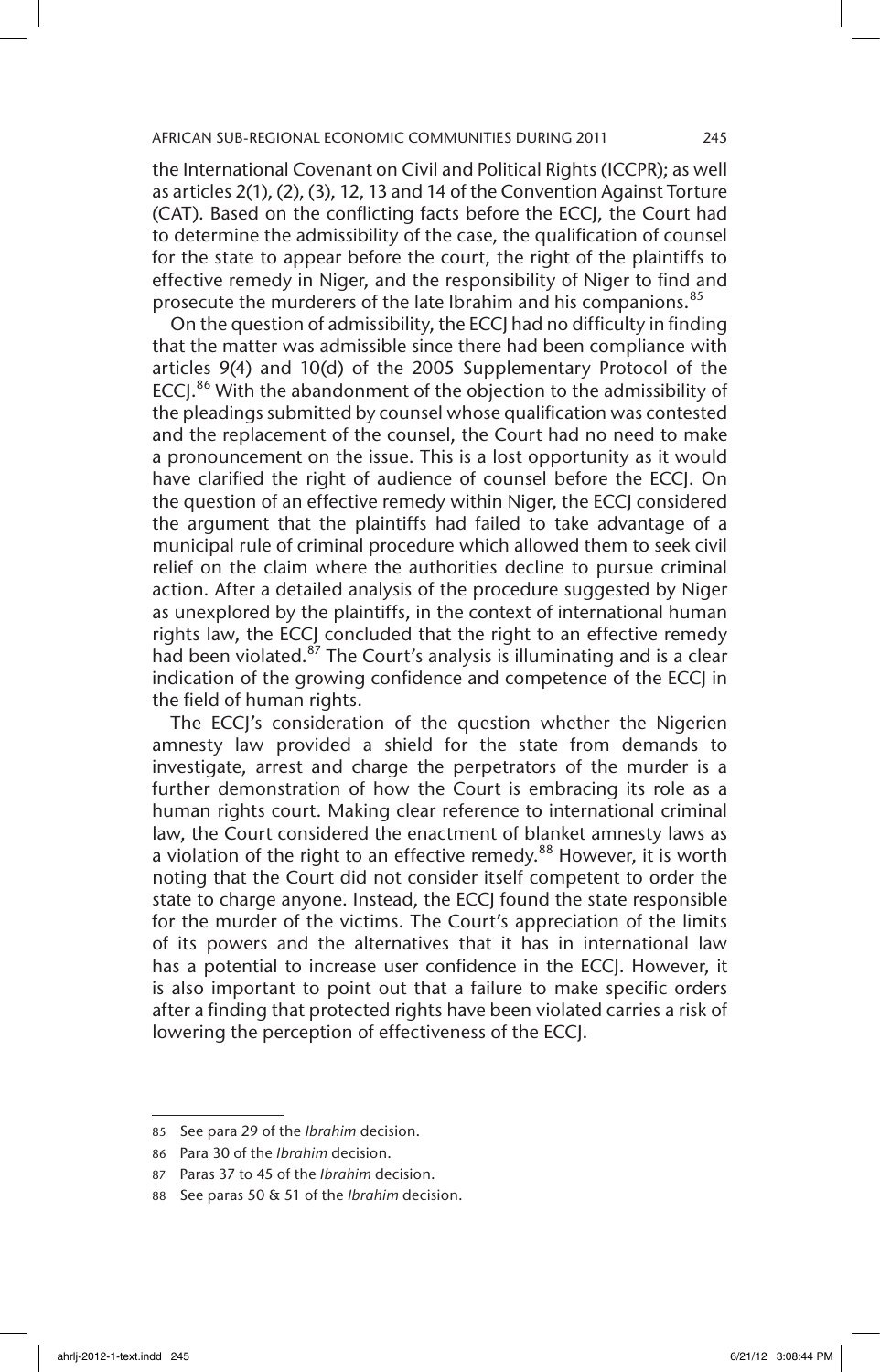# 3.2.3 *Mrakpor v Five Others*<sup>89</sup>

Following the receipt of three suits filed on the same subject matter, each filed independently, at a sitting on 10 March 2011 the ECCJ decided to consolidate the three matters. The ruling delivered on 18 March 2011 addressed preliminary issues raised in the individual cases. Relying on articles 9(1)(a) and (c) of the 2005 Supplementary Protocol of the ECCJ, on 24 December 2010, three NGOs<sup>90</sup> registered under the laws of Côte d'Ivoire requested the ECCJ to closely examine a decision of the ECOWAS Authority of Heads of State and Government (ECOWAS Authority) reached on 7 December 2010. On 31 December 2010, Godswill Mrakpor, a Nigerian national domiciled in Abuja, Nigeria, submitted another application against the ECOWAS Authority and the United Nations (UN) operations in Côte d'Ivoire (UNOCI) seeking for a declaration that the decision of the ECOWAS Authority to issue a threat to resort to the use of military action was illegal. Mr Mrakpor relied on articles 4(g), 15 and 56 of the revised ECOWAS Treaty, articles 9(1)(a)(c) and 10(d) of the 2005 Supplementary Protocol as well as articles 1, 2, 3(2), 4, 18(4), 23, 27, 29(2) and (8) of the African Charter.

A third application was one jointly submitted on 31 January 2011 by the Republic of Côte d'Ivoire and Mr Laurent Gbagbo in which they requested the Court to closely examine the 7 and 24 December 2010 decisions of the ECOWAS Authority to take military action against Côte d'Ivoire. In addition to their applications, both Mr Mrakpor, on the one hand, and Côte d'Ivoire and Mr Gbagbo, on the other, filed applications for interim measures to restrain the ECOWAS Authority from resorting to military action while their respective actions were pending.<sup>91</sup> Although the ECOWAS Authority did not respond to the applications filed by the Ivorian NGOs and by Côte d'Ivoire and Mr Gbagbo, the Authority raised preliminary objections to Mr Mrakpor's action on the grounds that Mr Mrakpor lacked *locus standi* to bring the action and further that the matter was an electoral dispute over which the ECCJ could not exercise jurisdiction.<sup>92</sup>

In its analysis of the objections, the ECCJ made reference to article 9(1) of the 2005 Supplementary Protocol and concluded that it had jurisdiction to adjudicate on disputes involving the interpretation and application of the regulations, directives, decisions and other subsidiary

<sup>89</sup> Unreported consolidated Suit ECW/CCJ/APP/17/10; ECW/CCJ/APP/01/11, judgment ECW/CCJ/ADD/01/11, judgment of 18 March 2011.

<sup>90</sup> The Foundation Ivorienne pour l'Observation et la Surveillance des Droits de l'Homme et de la Politique (FIDHOP), the Actions pour la Protection des Droits de l'Hommes (APDH) and the Fideles à la Democratie et à la Nation de Côte d'Ivoire (FIDENACI) combined to submit the application to the ECCJ.

<sup>91</sup> See para 4 of the *Mrakpor* ruling.

<sup>92</sup> See paras 5 to 6 of the *Mrakpor* ruling.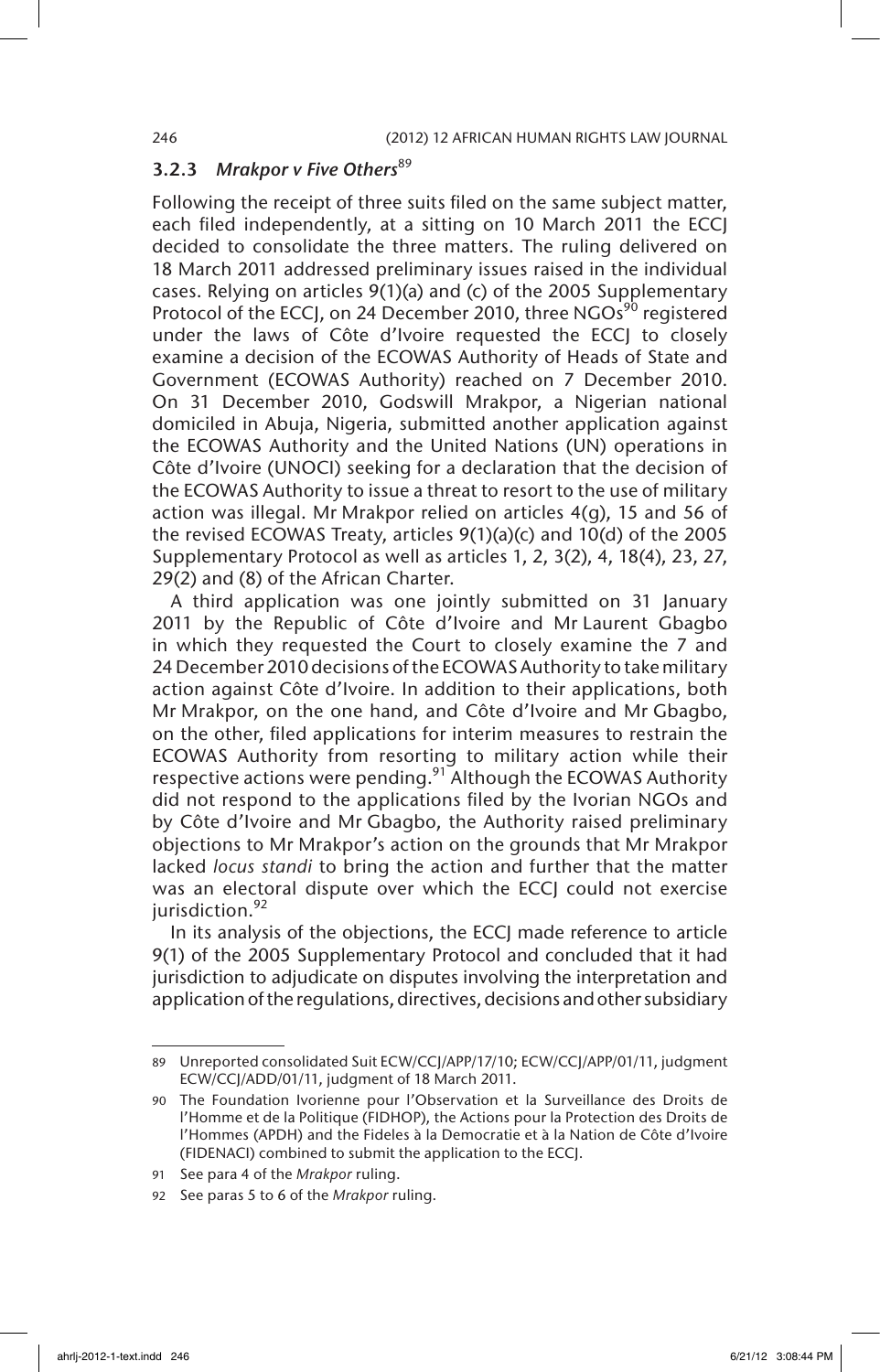instruments adopted by ECOWAS. $93$  The Court's position is necessary since it is likely that national courts would decline jurisdiction over the acts and decisions of an organ of an international organisation. However, as regards the *locus standi* of Mr Mrakpor, the ECCJ considered article 10(c) of the 2005 Supplementary Protocol and reasoned that it only opened access to individuals and corporate bodies whose rights have been violated. In response to the argument that ECOWAS Community citizenship clothes Mr Mrakpor with standing, the Court stressed that 'the status of a Community citizen and that of a human rights activist are not sufficient in themselves to confer the status of an applicant who is qualified to seek annulment of the  $\ldots$  decision'.<sup>94</sup> Accordingly, the entire action submitted by Mr Mrakpor was declared inadmissible. By this ruling, the ECCJ has given judicial endorsement to the position that victim status is required for access to the Court under article 10(c) of the Supplementary Protocol. One possible effect is that any speculation that NGOs acting in the public interest could access the Court on the basis of 10(c) is now extinguished. However, the decision is silent on whether an individual or corporate body authorised by a victim would be able to access the Court. In some ways, this decision gives an impression of inconsistency in the ECCJ's jurisprudence on *locus standi*. In earlier cases, notably in the case of *Registered Trustees of the Socio-Economic Rights and Accountability Project (SERAP) v The President of the Federal Republic of Nigeria and 8 Others (SERAP case 2)*,<sup>95</sup> it would be recalled that the ECCJ did not consider it fatal that the entity bringing the action was not directly affected by the violation and was not acting in a representative capacity. It is necessary for the ECCJ to be consistent in order to maintain its judicial hegemony in the region. However, the differences in the Court's position on standing could be based on the fact that the present action was brought under article 10(c) and not article 10(d) of the 2005 Supplementary Protocol.

The ECCJ took the opportunity in the *Mrakpor* case to outline the conditions that need to be fulfilled before an application for interim measures is granted. According to the Court, it must first satisfy itself that it is competent *prima facie* to adjudicate on the substantive claim or that it is not manifestly incompetent to adjudicate on the substantive claim. Secondly, the Court must satisfy itself that the substantive application is *prima facie* admissible or at least is not manifestly inadmissible. Thirdly, the Court must be satisfied that there is urgency given the circumstances of the case and that the law invoked lends itself to the granting of interim measures.<sup>96</sup> Applying these conditions to evaluate the application submitted by Côte d'Ivoire

<sup>93</sup> Para 12 of the *Mrapkor* ruling.

<sup>94</sup> Para 15 of the *Mrakpor* decision.

<sup>95</sup> Suit ECW/CCJ/APP/08/09; Ruling ECW/CCJ/APP/07/10, ruling delivered on 10 December 2010.

<sup>96</sup> See para 17 of the *Mrakpor* decision.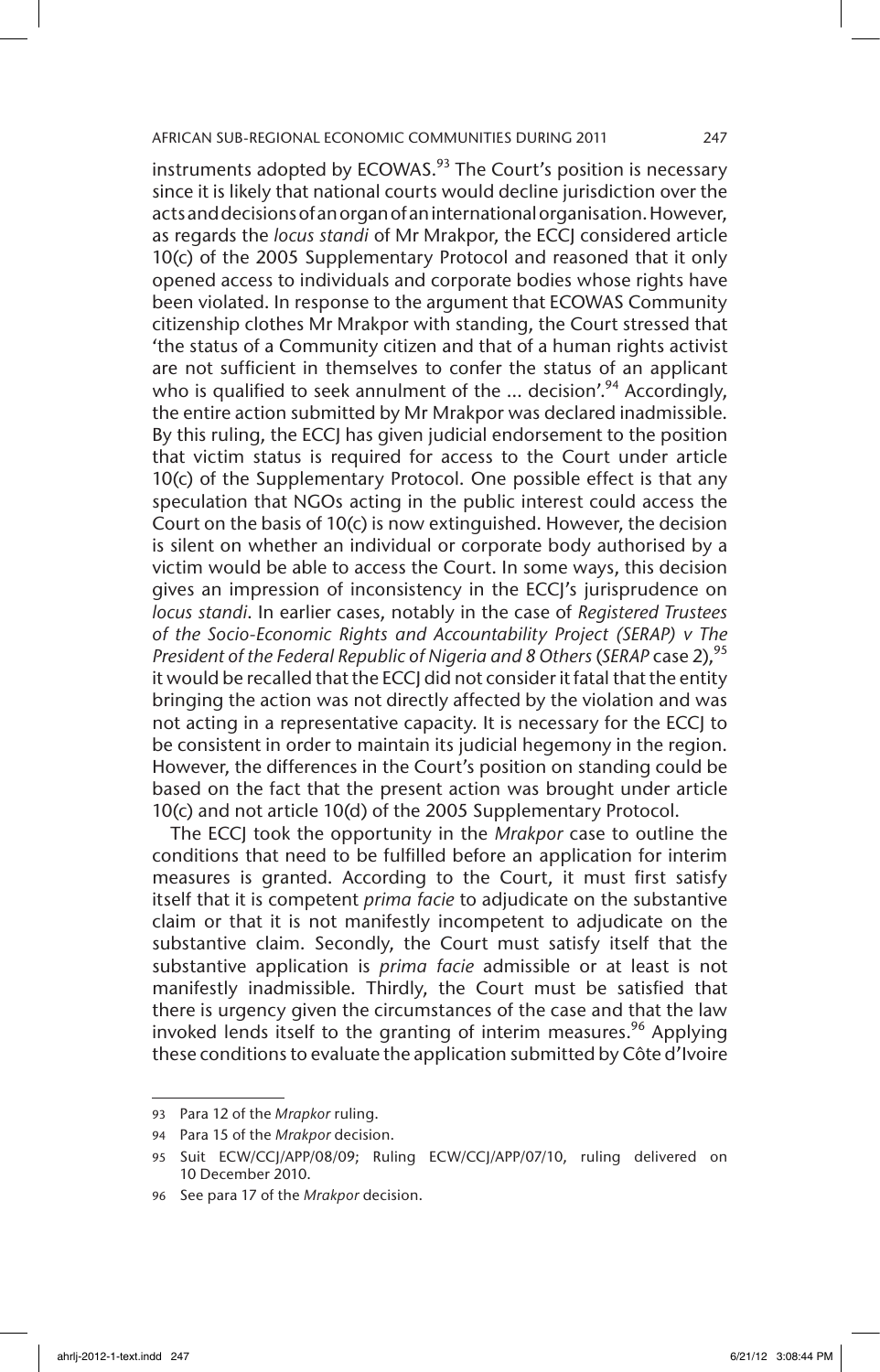and Mr Gbagbo, the Court found the existence of a basis for making an order of provisional measures. Thus, the Court made an order that member states and institutions of the Community comply with article 23 of the 2005 Supplementary Treaty, which requires member states to refrain from action that will aggravate the situation once the ECCJ is seized of a matter.<sup>97</sup>

# 3.2.4 *Centre for Democracy and Development (CDD) and Another v*  **Tandja and Another<sup>98</sup>**

The case brought by the Centre for Democracy and Development and the Centre for the Defence of Human Rights and Democracy was prompted by the political and constitutional crisis in the Republic of Niger following Mr Mamadou Tandja's bid to extend his stay in office as President of Niger. In their action before the ECCJ, the plaintiffs contended that Mr Tandja had imposed himself on the people of Niger by seeking to extend his stay in office and that this was in violation of articles 36 and 136 of the Nigerien Constitution as well as article 13 of the African Charter. It was contended further that the invitation of the military by Mr Tandja to quash demonstrations was a violation of articles 9, 10 and 11 of the African Charter.<sup>99</sup>

The defendants (Mr Tandja and the Republic of Niger), for their part, raised a preliminary objection to contest the admissibility of the case. The defendants argued that the plaintiffs lacked *locus standi* to act on behalf of the people of Niger and therefore did not satisfy article 10(d) of the 2005 Supplement Protocol of the ECCJ. Invoking articles 5 and 6 of the Nigerian Constitution, the defendants argued further that sovereignty belonged to the people of Niger and the plaintiff had not shown that they had been given a mandate by the people of Niger to act on their behalf.100 Citing the ECCJ case of *Koraou v Niger*, 101 the defendants argued that the ECCJ could not exercise jurisdiction in the abstract and, lastly, that the Court was not competent to rule on the internal political process of an ECOWAS member state.<sup>102</sup>

In its analysis of the issues raised, the ECCJ first pointed out that the plaintiffs had failed to indicate the basis on which they were triggering the jurisdiction of the Court.<sup>103</sup> Minor as this may appear, the Court appears to attach some seriousness to the need for parties to indicate what was the legal basis for their actions before the Court. The ECC

<sup>97</sup> See para 29 of the *Mrakpor* decision.

<sup>98</sup> Unreported Role Generale ECW/CCJ/APP/07/09, Arret ECW/CCJ/JUD/05/11, judgment of 9 May 2011.

<sup>99</sup> See paras 4 to 15 of the *CDD* decision.

<sup>100</sup> Para 18 of the *CDD* decision.

<sup>101</sup> (2008) AHRLR 182 (ECOWAS 2008).

<sup>102</sup> Para 19 of the *CDD* decision.

<sup>103</sup> Para 22 of the *CDD* decision.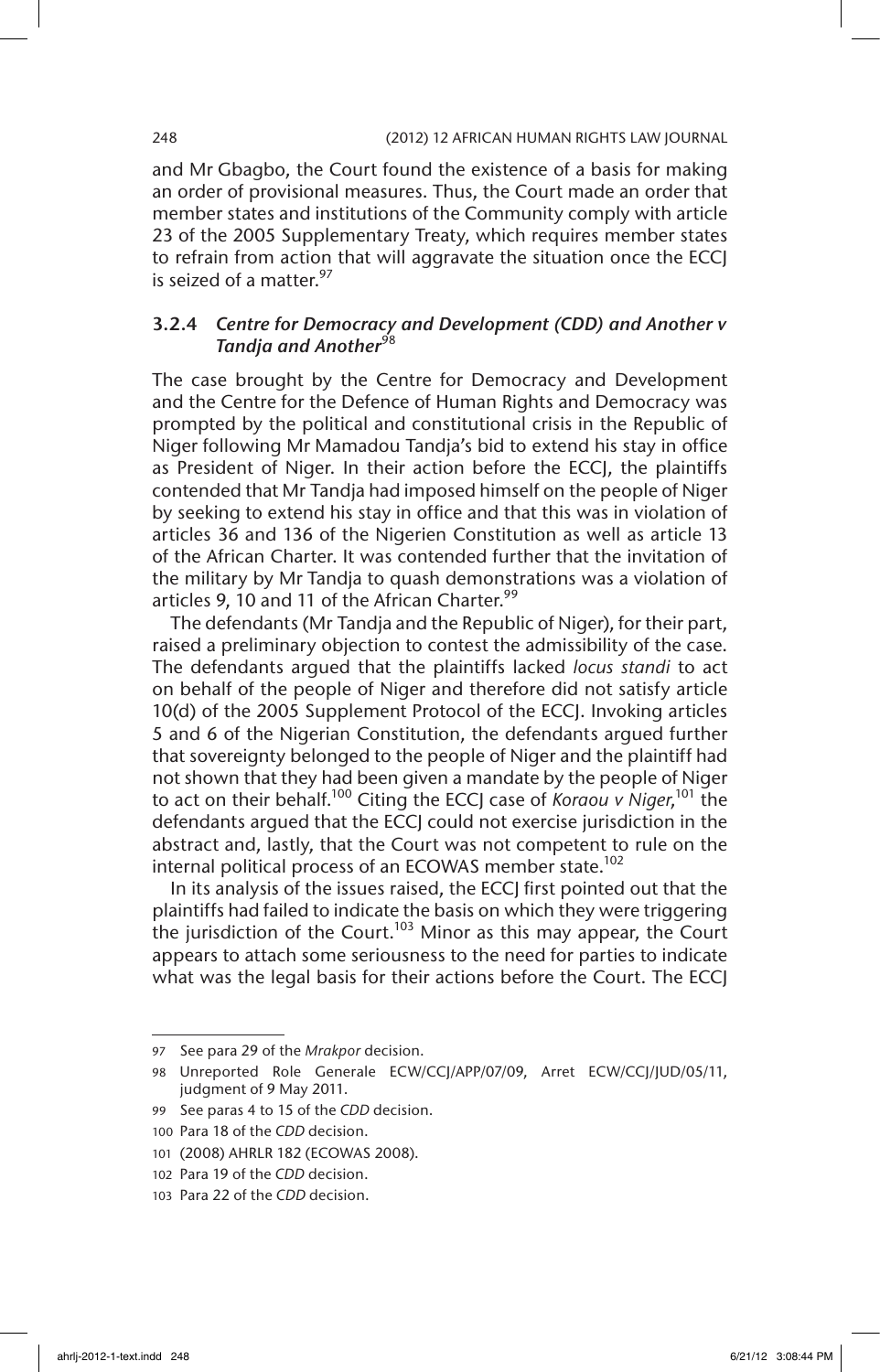then made a crucial point: that it was not competent by any of its empowering laws to rule on the constitutionality or legality of acts of national government that fall within the sphere of their national laws.<sup>104</sup> However, the Court pointed out that it could become competent if it is alleged that human rights are violated in the process. Effectively, the ECCJ is rehearsing the traditional respect of international courts for the sovereignty of states while claiming the exception that international human rights law has introduced to dent the shield of sovereignty. This additional point is crucial to the extent that it would avoid a situation where ECOWAS member states will hasten to categorise all future actions as acts based on national laws that should be immune from the scrutiny of the ECCJ.

Other important points addressed by the ECCJ in the *CDD* case relate to the *locus standi* and competence of the parties before it. In relation to the plaintiffs, the Court emphasised that by article 10(d) of the 2005 Supplementary Protocol, only victims of human rights violations or persons authorised by such victims could trigger its jurisdiction.<sup>105</sup> In the instant case, the Court held that the plaintiffs had not shown that they fall in either category. The ECCJ added that human rights by their nature could only be enjoyed by natural persons.<sup>106</sup> A last point to be noted is the reaffirmation by the ECCJ that only states may be respondents before it.<sup>107</sup> Accordingly, the Court ruled that the case against Mr Tandja was inadmissible before ruling that the entire action was inadmissible.

# 3.2.5 *Akeem v Nigeria*<sup>108</sup>

Mr Alimu Akeem, a private in the Nigerian army, brought this action against the Federal Republic of Nigeria, alleging that his rights as guaranteed in articles 5 and 6 of the African Charter had been violated by reason of his unlawful detention and torture by the Nigerian army on allegations that he had been indicted by a native doctor in the case of a missing rifle.<sup>109</sup> In the course of the proceedings, the Nigerian army brought an application to be joined as an interested party.<sup>110</sup> Both the government of Nigeria and the Nigerian army then raised preliminary objections to contend that the case was inadmissible as the ECCJ lacked jurisdiction. It was contended on behalf of the government of Nigeria and the Nigerian army that local remedies had

<sup>104</sup> Para 24 of the *CDD* decision.

<sup>105</sup> Paras 27 to 28 of the *CDD* decision.

<sup>106</sup> Para 30 of the *CDD* decision.

<sup>107</sup> Para 31 of the *CDD* decision.

<sup>108</sup> Unreported Suit ECW/CCJ/APP/03/09, judgment ECW/CCJ/RUL/05/11, ruling delivered on 1 June 2011.

<sup>109</sup> Paras 1 to 4 of the *Akeem* ruling.

<sup>110</sup> Para 9 of the *Akeem* ruling.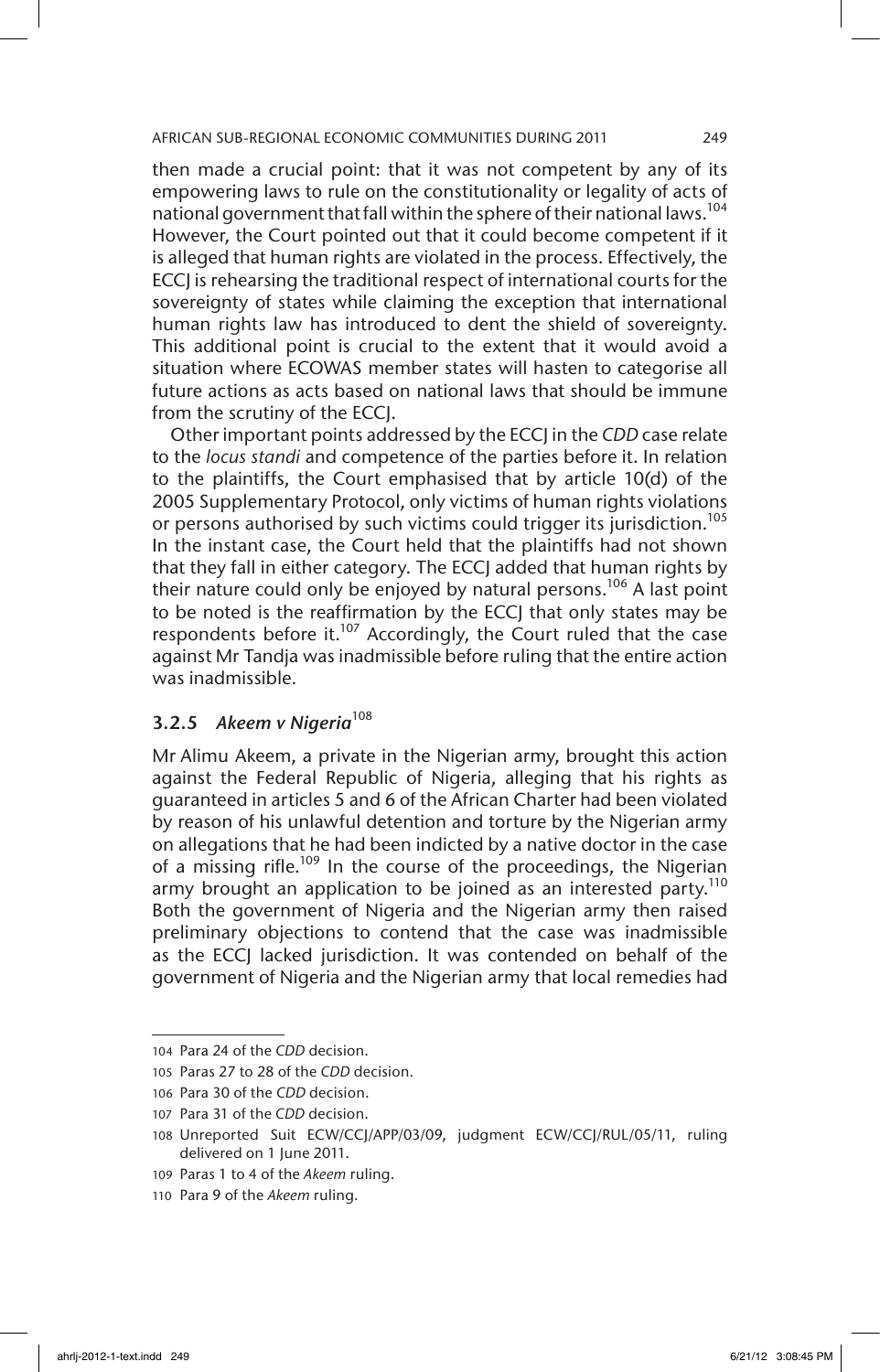not been exhausted and that the plaintiff was detained following the order of a competent military tribunal before which the case against him was still pending.

In its ruling on both the application for joinder and the objections raised, the ECCJ emphasised that human rights disputes before it must necessarily be between 'an applicant and a member state' and third parties could only join as interveners on the basis of interest in the main application.<sup>111</sup> The Court insisted that, apart from the word 'intervention', there was no other means by which third parties could be brought in. Consequently, the ECCJ read the army's application for joinder as an application to intervene and applied the rules for intervention that it had laid down in the *Habré v Senegal* case.<sup>112</sup> Clearly, the ECCJ has an attachment to the wording of its enabling laws and counsel appearing before the Court need to be mindful of this fact. Importantly, the ECCJ emphasised in the *Akeem* ruling that it is a court that applies international law, which it applies only against states and not against organs or institutions of states.<sup>113</sup> Thus, the application for joinder was rejected. The Court also wasted no time in rejecting the other grounds of objection. Accordingly, the ECCJ granted an extension of time for the respondent (Nigeria) to file its reply to enable the matter to be heard on its merits.

# 3.2.6 *Ocean King Limited v Senegal*<sup>114</sup>

This matter arose from maritime proceedings in which a sea vessel allegedly purchased by a Nigerian was towed by a private Spanish vessel off the coast of Cape Verde to a port in Senegal and detained until it was sold off, after the parties failed to reach agreement on the terms of their transactions, which included legal proceedings before Senegalese courts. In this action before the ECCJ, the plaintiff sought a declaration that the seizure, detention and subsequent sale of their vessel were a violation of the African Charter.<sup>115</sup> The defendant raised a preliminary objection, contending that the matter was inadmissible as local remedies had not been exhausted by the plaintiff. The defendant contended further that article 10(d) of the 2005 Supplementary Protocol does not apply to corporate entities and could not be applied by the plaintiff to access the Court, stressing that a corporate body cannot be the victim of human rights violations.<sup>116</sup>

<sup>111</sup> See para 29 of the *Akeem* ruling.

<sup>112</sup> Unreported Gen List ECW/CCJ/APP/07/08; judgment ECW/CCJ/APP/02/10, ruling delivered 14 May 2010.

<sup>113</sup> Paras 34 to 36 of the *Akeem* ruling.

<sup>114</sup> Unreported Suit ECW/CCJ/APP/05/08, judgment ECW/CCJ/JUD/07/11, judgment of 8 July 2011.

<sup>115</sup> Para 5 of the *Ocean King Limited* decision.

<sup>116</sup> Paras 7 to 99 of the *Ocean King Limited* decision.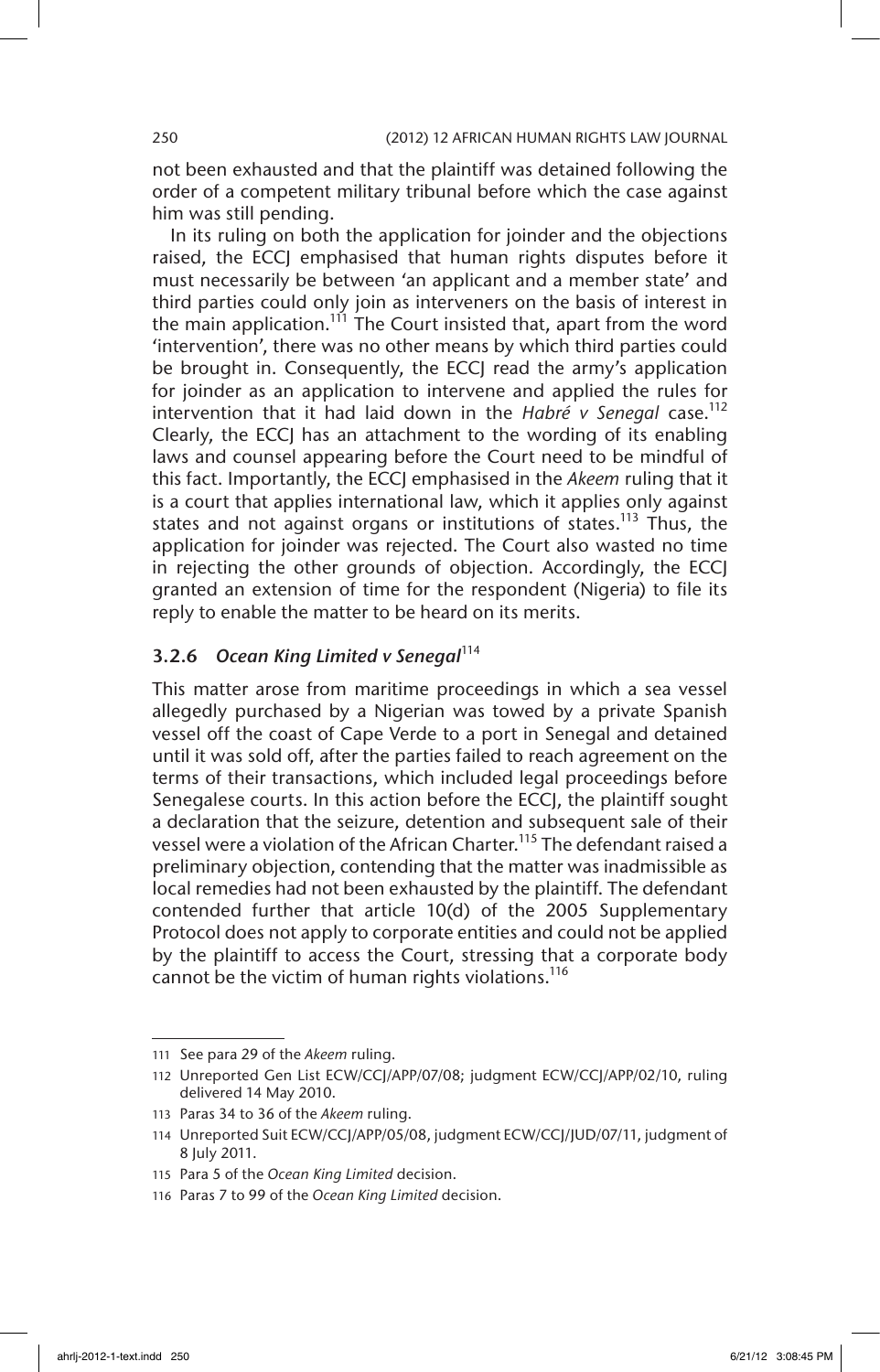Taking the preliminary objection together with its judgment on the case, the ECCJ reaffirmed that the exhaustion of local remedies was not a requirement under the ECCJ human rights regime.<sup>117</sup> The Court then engaged in an analysis to show that cases strictly between corporate bodies could only be brought before it where a prior agreement to that effect was in place. An important point made by the ECCJ relates to the distinction it drew between individuals as contained in article 10(d) and corporate bodies which are accommodated in article 10(c) of the 2005 Supplementary Protocol.<sup>118</sup> The determination of the ECCJ to show that human rights cannot be enjoyed by corporate bodies is evidenced strongly in the case of *Starcrest Investment Limited v*  President, ECOWAS Commission and Three Others,<sup>119</sup> where the Court stressed the distinction between articles 10(c) and 10(d) of the 2005 Supplementary Protocol before going on to argue that the Universal Declaration itself is emphatic on the fact that human rights are to be enjoyed by human beings.<sup>120</sup> Despite its observations, the ECCJ went on to determine whether the plaintiff had been denied a fair hearing by the Senegalese authorities. The Court concluded that there had been no denial of a fair hearing.

# 3.2.7 Ameganvi and Others v Togo<sup>121</sup>

In October 2011, the ECCJ delivered its judgment in a case brought by a group of Togolese former national legislators against the Republic of Togo in which they alleged that their removal from parliament had been a violation of articles 1 and 33 of the ECOWAS Protocol on Democracy and Good Governance as well as articles 7(1)(c) and 10 of the African Charter. The plaintiffs had been removed from office as national legislators after they had resigned from their original political party to form their own (new) party. Relying on letters of resignation they had signed before they won the elections, the President of the Togolese Parliament triggered the Constitutional Court of Togo to affirm their removal from Parliament. Aggrieved, the plaintiffs insisted that they had not been given a fair hearing as their alleged resignation letters were irregular. They contended further that Togo had violated their obligation to respect the rule of law as stipulated in the ECOWAS Protocol on Democracy and Good Governance.

The defendant argued that due process had been followed according to Togolese laws and, therefore, that the ECCJ was not competent to hear the matter. The defendant contended that, by

<sup>117</sup> Paras 39 to 41 of the *Ocean King Limited* decision.

<sup>118</sup> Para 47 of the *Ocean King Limited* decision.

<sup>119</sup> Unreported Suit ECW/CCJ/APP/01/08, judgment ECW/CCJ/JUD/06/11, judgment of 8 July 2011.

<sup>120</sup> Paras 15 to 16 of the *Starcrest Investment* decision.

<sup>121</sup> Unreported Role Generale ECW/CCJ/APP/12/10, Arret ECW/CCJ/JUD/09/11, judgment of 7 October 2011.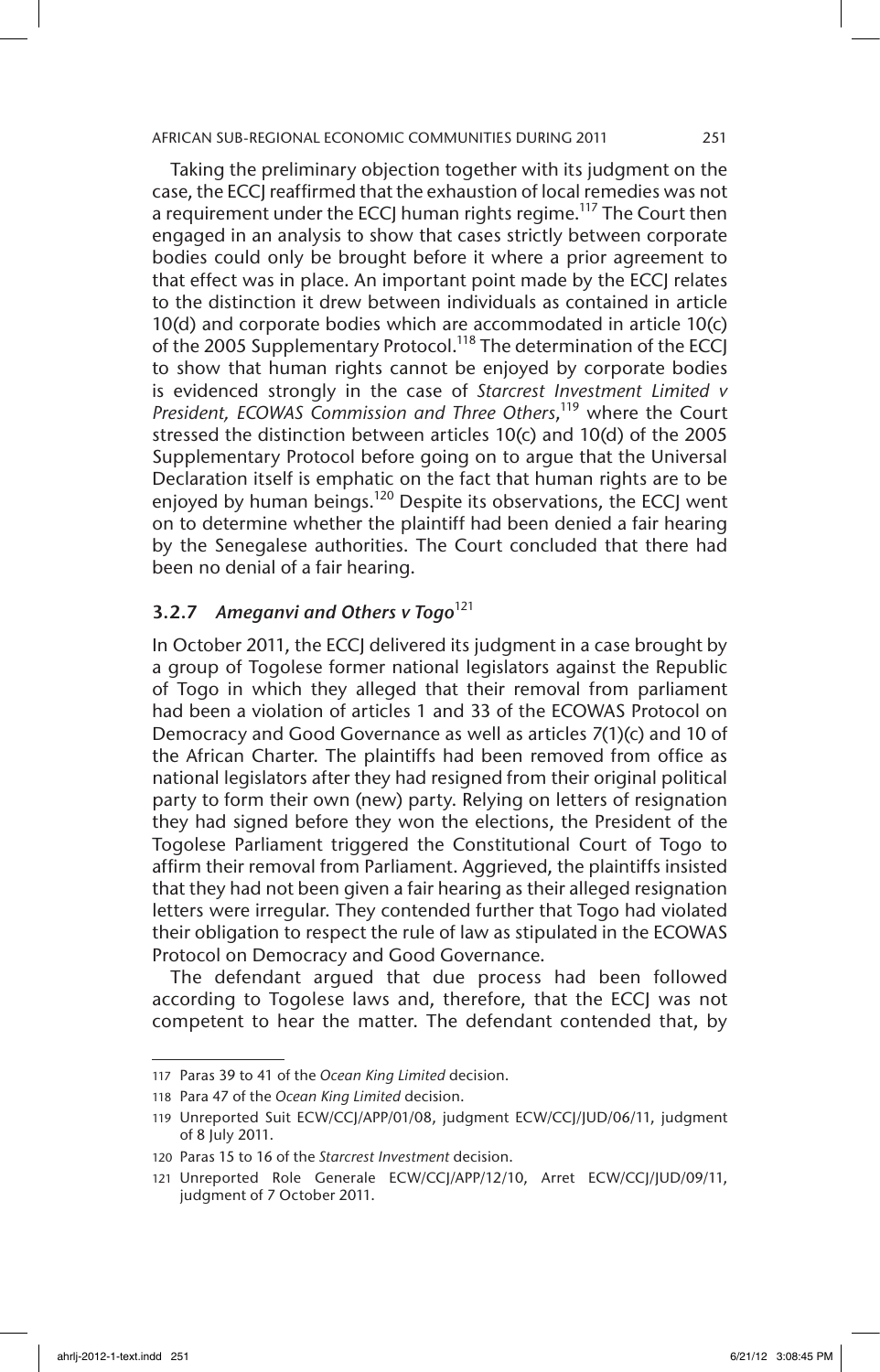its Constitution, the decisions of its Constitutional Court are final and binding and that, by its own jurisprudence, the ECCJ could not sit on appeal against decisions of national courts.<sup>122</sup> It was further argued that the process by which the plaintiffs were removed from office was not part of legal proceedings that required adherence to principles of fair hearing.

In its analysis of the matter, the ECCJ noted the allegation that human rights had been violated and that natural persons were the alleged victims, noting further that international human rights instruments had been invoked.<sup>123</sup> The ECCJ then pointed out that, although it recognises that the President of Parliament referred the process to the Constitutional Court, it was still necessary to subject the procedure of removal of the plaintiffs to the scrutiny of international human rights law.<sup>124</sup> After looking closely at the provisions of the Internal Regulations of the Togolese Parliament on which the removal was based, the ECCJ concluded that the procedure adopted violated the right of the plaintiffs to be heard.<sup>125</sup> The Court also found that the plaintiffs' rights to freedom of association as guaranteed in the African Charter had been violated.

A few issues arise from this case. First, it appears that the ECCJ refused to be cowed by the argument that due process, in which the Constitutional Court of Togo played a significant role, had been followed according to national law. This is a shift from the observation in earlier cases that the ECCJ was not too eager to adjudicate on a matter in which national courts had been involved. It is a positive development that the ECCJ recognises the need to subject certain national acts to the scrutiny of due process standards of international law, even where national courts have played a role in the national action complained of. A second point to be noted is that the Court did not hesitate to look closely at the provisions of national law. This gives the impression that merely waving sovereignty at the Court will not suffice in cases where a *prima facie* violation of human rights has been established. Overall, it is reassuring that the ECCJ will not shy away from its responsibility to protect human rights in the region.

# 4 Conclusion

A common but generally unspoken fear in human rights circles in Africa has been whether shifting human rights protection to the subregional international organisations would not result in lowering the quality of protection that victims of human rights violations enjoy

<sup>122</sup> Paras 25 to 45 of the *Amegabvi* decision.

<sup>123</sup> Paras 49 to 53 of the *Amegabvi* decision.

<sup>124</sup> Para 55 of the *Amegabvi* decision.

<sup>125</sup> Paras 58 to 67 of the *Amegabvi* decision.